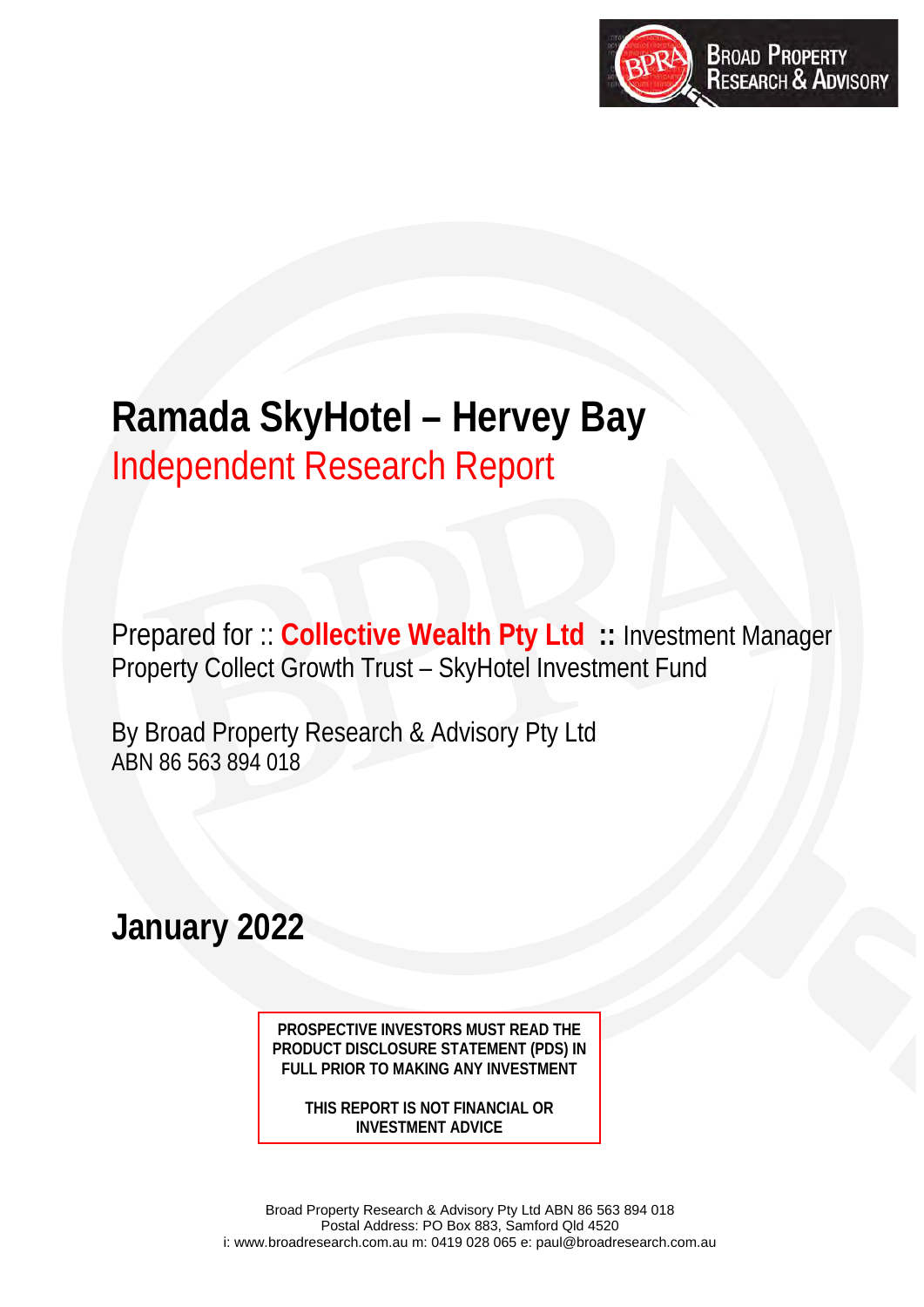

# **Executive summary**

Broad Property Research & Advisory Pty Ltd (BPRA) has prepared this report for the purpose of providing an overview to Collective Wealth Pty Ltd of various parameters concerning the Ramada SkyHotel development. This report is not to be construed or used as financial or investment advice by any party. BPRA is an independent property research firm that offers a wide range of research services for the residential, commercial, and industrial property sectors. This report should be read in full.

# **The key conclusions arising from investigations, research and calculations are as follows:**

- 1. That substantial independent reports by known specialists, including Nexia Australia and their Independent Accountants Report, and THSA for revenue analysis, were commissioned for the verification of the financial and physical information contained in the Property Collect Growth Trust I SkyHotel Investment Fund, Product Disclosure Statement dated November 2021.
- 2. Broad Property Research and Advisory has concluded that the reports are professional and extensive and represent a balanced 'picture' of the prospective future performance of Ramada SkyHotel. Ramada SkyHotel will comprise 83 rooms owned by the SkyHotel Investment Fund with a top floor conference centre, restaurant and bar owned by Marina Land Pty Ltd. Artists impression and model Appendix 1.
- 3. With respect to the Fraser Coast regional economy all indicators are that the region will continue to grow strongly with infrastructure growth and tourism, with reports such as the Ryder Report indicating a \$4.4 billion economy and forecasting strong economic growth.
- 4. With respect to tourism and development, and key analysis of Ramada SkyHotel, the forecast is positive and strong. THSA advise the underlying strength of the accommodation market with 3.7 million visitor nights to the region. The following are key extracts from the THSA summary letter in the PDS:
	- a. The current Ramada Hervey Bay still presents as modern and appealing and for this reason along with its on-site restaurant and other hotel services offered has enjoyed a higher than average occupancy. Ramada SkyHotel and the current Ramada will complement each other operationally and for product offering.
	- b. Ramada Hervey Bay has a very strong corporate guest business due to it having hotel rooms as well as other hotel services offered, which can assist greatly in underpinning revenue and occupancy consistency.
	- c. Council and other organisations are proactively and highly supportive of tourism and development of the region in a number of sectors (including tourism, health, energy, education) and this is reflected in the modern airport capable of large jets and serviced with a number of flights daily from both Brisbane (30 mins) and 3 times a week from Sydney (90 mins).
	- d. In 2019 the region and Fraser Island welcomed 1.8 million tourists generating 3.7 million visitor nights which reflects the underlying strength of the market and the need for quality accommodation and services such as the proposed Ramada SkyHotel.
	- e. The region has a very strong drive market (3.5 hours from Brisbane) being next to the populous South East Queensland and is one of Australia's premier whale watching destinations and only one of four Whale Heritage Sites in the world.
	- f. The development of the top floor multipurpose facility which will have excellent views over the marina out to Fraser Island, for conference (including a focus on weddings, meetings and social events) restaurant and bar will complement and be very beneficial for the hotel accommodation.
	- g. Based on the market assessment and opportunity presented in our report by the proposed 83 room SkyHotel, it is reasonable to expect that the property could achieve a stabilised annual room occupancy of 83.0% and ADR of \$177.52 by the third year of operation (2025) and generate a total estimated rooms revenue of \$4.46 million increasing to an ADR of \$187.18 by the fifth year and generate a total estimated rooms revenue of \$4.7 million.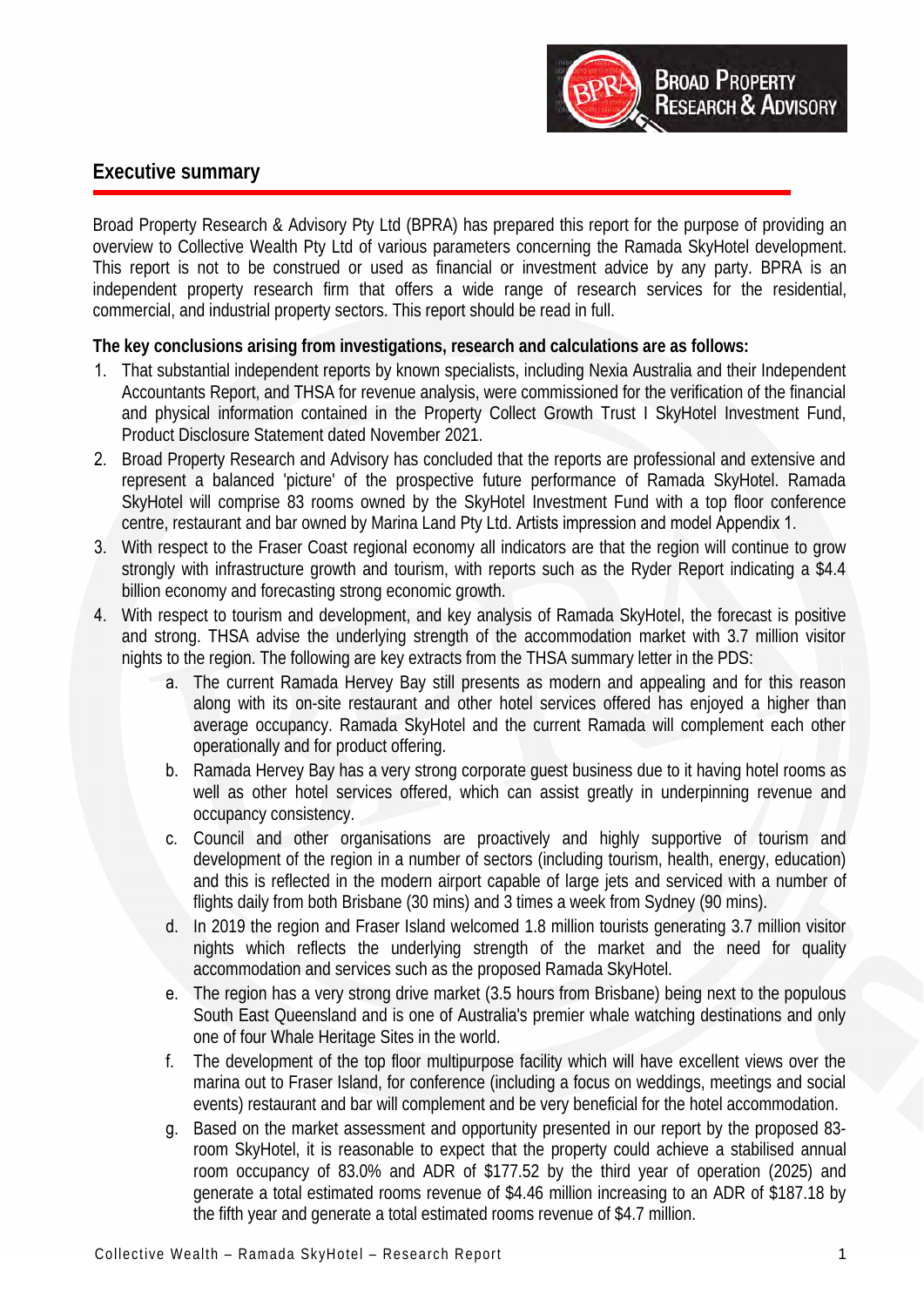

- 5. A comprehensive 'on completion' valuation was undertaken by Property and Hospitality Valuers Pty Ltd (PHV Valuers) which assessed the value of the 83 rooms upon completion to be \$25.5 million or \$307,000 per room. It is considered that such value per room is reasonable for a new hotel when reviewing other hotel sales and particularly that the expected cost of constructing each hotel room is an average \$250,000.
- 6. A significant prospective 'upside' for SkyHotel Investment Fund is that Ramada SkyHotel is obtained 'at cost' with no 'development margin' being applied.
- 7. The \$25.5 million 'on completion' valuation by PHV Valuers appears reasonable to Broad Property Research and Advisory and the relevant calculation framework is contained in this report:
	- a. Development Value Analysis \$25.5 million
	- b. Room Value Analysis \$25 million
	- c. Capitalisation Value Analysis between \$25 million and \$26 million
	- d. DCF Value Analysis enclosed range between \$24.7 million to \$28.3 million
- 8. The RevPAR and Gross Rooms Revenue in analysing the historical performance of Ramada Hervey Bay aligns well with Ramada SkyHotel, being \$128 for Ramada Hervey Bay in CY2021 and \$133 for Ramada SkyHotel in 2023.
- 9. Ramada Hervey Bay has shown a 44% increase in Gross Rooms Revenue over the last 5 years making the 29% increase forecast over the 5 operational years for Ramada SkyHotel conservative.
- 10. The decision to construct Ramada SkyHotel as solely hotel rooms, with a lower capital cost per room, based on revenue per sqm, is sound. The historical Ramada Hervey Bay financial figures indicate a \$4.20 per sqm gross rooms revenue in CY2021 compared to the suites at \$2.46. The \$4.20 per sqm for a hotel room aligns with the \$4.44 calculated for Ramada SkyHotel in Year 1 of operation following construction.
- 11. The rental payable by SkyHotel Resort Management to SkyHotel Investment fund comprises Fixed Rent (based on Total Development Cost) and Additional Rent (based on Gross Rooms Revenue). As stated in the PDS Fixed Rent comprises over 80% of the Total Rent in the first year of operation. This provides security of income to SkyHotel Investment Fund and is calculated to provide 5% per annum of the total forecast 8%+ per annum Distribution to investors in SkyHotel Investment Fund.
- 12. The compound rate of return per annum (IRR), with respect to forecast quarterly cash Distributions to investors, as detailed in the PDS, for Median Subscription and Expected Total Development Cost is 9.8% per annum for the proposed 6-year period of the fund, which we consider is an attractive return.
- 13. Taking into account the forecast quarterly cash Distributions, and a capital growth range of 0% to 4%, for the hotel over a 5 year period following construction, based on the PVH 'on completion' valuation of \$25.5 million, and the Median subscription level of \$10 million, the IRR range is 12% to 17% per annum rate of return on a compound basis respectively, which again we consider an attractive return.
- 14. The PDS details that there will be substantial taxation deferrals which will adds to the attractiveness of the investment. The indicator is a likely 100% tax deferral for the first 3 years.
- 15. With respect to bank borrowing by SkyHotel Investment Fund, and repayment of subscriptions in SkyHotel Investment Fund upon sale of the 83 hotel rooms and related facilities, the Product Disclosure Statement and related documents disclosure favorable security and financial arrangements where Marina Land Pty Ltd will assist the SkyHotel Investment Fund. It should be noted that Marina Land Pty Ltd is providing the land for Ramada SkyHotel as well as other considerations and benefits such as promoters personal guarantees.
- 16. With respect to final sale of Ramada SkyHotel at the end of the trust term, research shows that the Australian hotel market is extensive with \$2 billion of sales in 2021. Our investigations show that the market demand for sound income producing hotels is strong.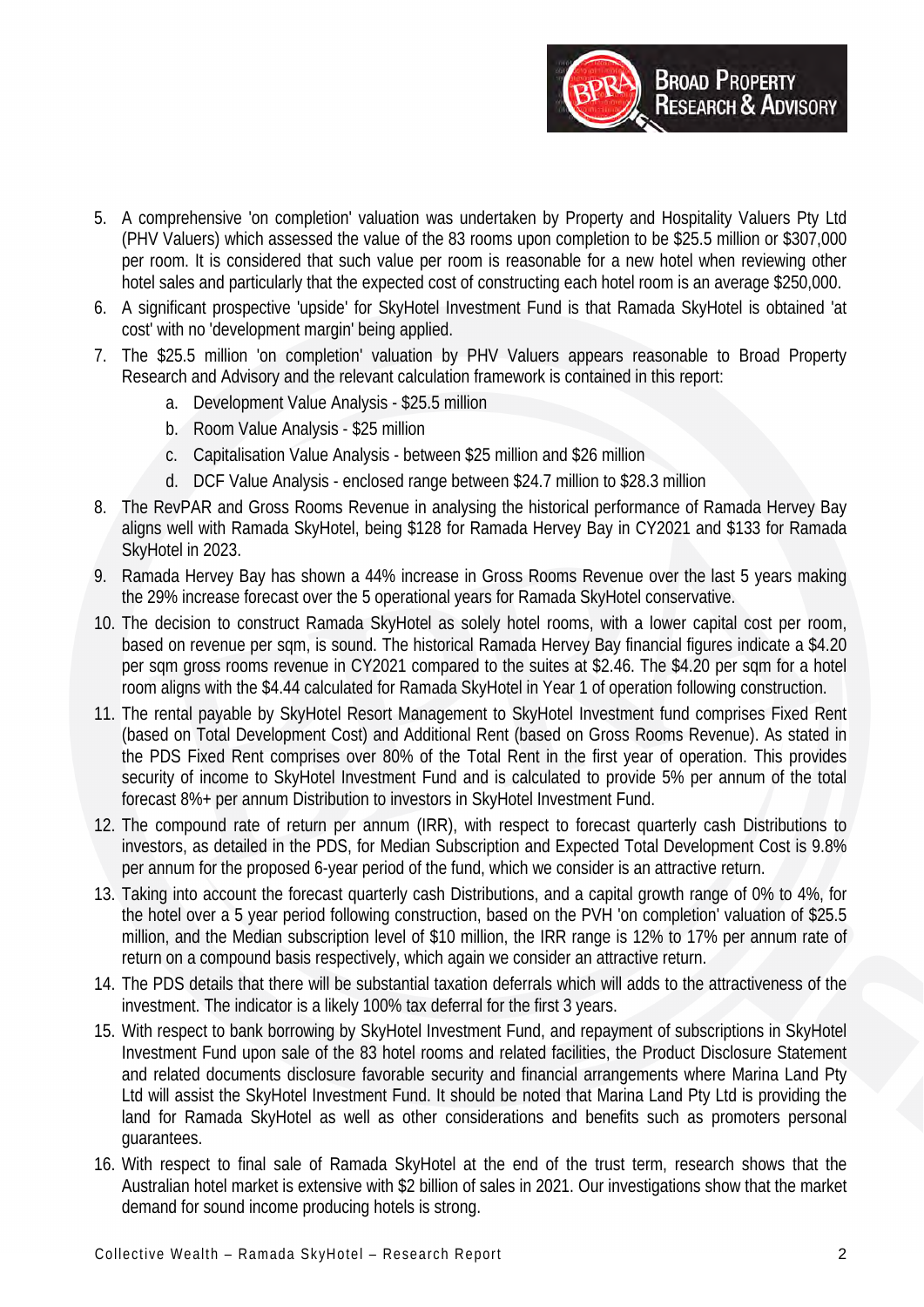

# **Section 1 - Background**

#### **Commission**

Broad Property Research and Advisory has been commissioned by Collective Wealth Pty Ltd as Investment Manager for the Property Collect Growth Trust and SkyHotel Investment Fund Product to undertake an independent research analysis of various investment factors concerning the development and operation of Ramada SkyHotel. This research analysis has been undertaken using data from the Property Collect Growth Trust Product Disclosure Statement and external data provided to Broad Property Research and Advisory.

BPRA is an independent property research firm that offers a wide range of research services for the residential, commercial and industrial property sectors including population and demographic analysis, competitor analysis, pricing guidance and rental appraisals. Clients of BPRA include private landholders, developers, project marketers, Councils, State Government agencies, not-for-profit and charitable organizations, mining companies, financial institutions, and Receivers/Managers of distressed assets.

# **Introduction**

Huntley Management Limited has issued a Product Disclosure Statement (PDS) to raise an expected \$10 million from investors for the development and construction of Ramada SkyHotel Stage 2. Ramada SkyHotel will comprise 83 hotel rooms proposed to be held as one title (which includes a presidential suite and four executive rooms) within the ground floor and Levels 1 to 6 with a 7th Level conference centre, restaurant and bar. Development Approval has been obtained from the Fraser Coast Regional Council. The 83 rooms and associated facilities will be owned by the SkyHotel Investment Fund. The 7th level conference centre, restaurant and bar will be owned by Marina Land Pty Ltd.

Ramada SkyHotel is the second stage of Ramada Hervey Bay (which comprises 44 dual key apartments and a triple key apartment comprising 91 one bedroom and hotel rooms as well as restaurant, managers apartment and other facilities) which completed construction in 2009 and has been operating under a Ramada/Wyndham Hotel Group franchise since then.

It is proposed that Ramada SkyHotel will also be operated as a Ramada by SkyHotel Resort Management Pty Ltd which is wholly owned by Angel Hotel Management Pty Ltd, the current operator of Ramada Hervey Bay. Comprehensive details on Ramada SkyHotel and the investment and investment structure are contained in the PDS and related documents and will not be elaborated here.

This Independent Research Report will review the following key aspects.

- 1) Research undertaken for the development of Ramada SkyHotel and the PDS and collateral to the PDS
- 2) Fraser Coast and Hervey Bay location and the future
- 3) Development Analysis of Ramada SkyHotel pertaining to Value
- 4) Comparative Sales Values nationally pertaining to Value
- 5) Revenue analyses for Ramada SkyHotel
- 6) Ramada Hervey Bay revenue analysis compared to Ramada SkyHotel
- 7) Capitalization Rates for Value
- 8) DCF Analysis for Value
- 9) Fixed Rent and Additional Rent Analysis Payment and Security
- 10) Internal Rate of Return Analyses incorporating Forecast Distributions and Sale Outcomes
- 11) Current activity of the hotel market with respect to sale of Ramada SkyHotel in circa 6 years
- 12) Asset Security Analysis for borrowing and investor capital

Collective Wealth – Ramada SkyHotel – Research Report 3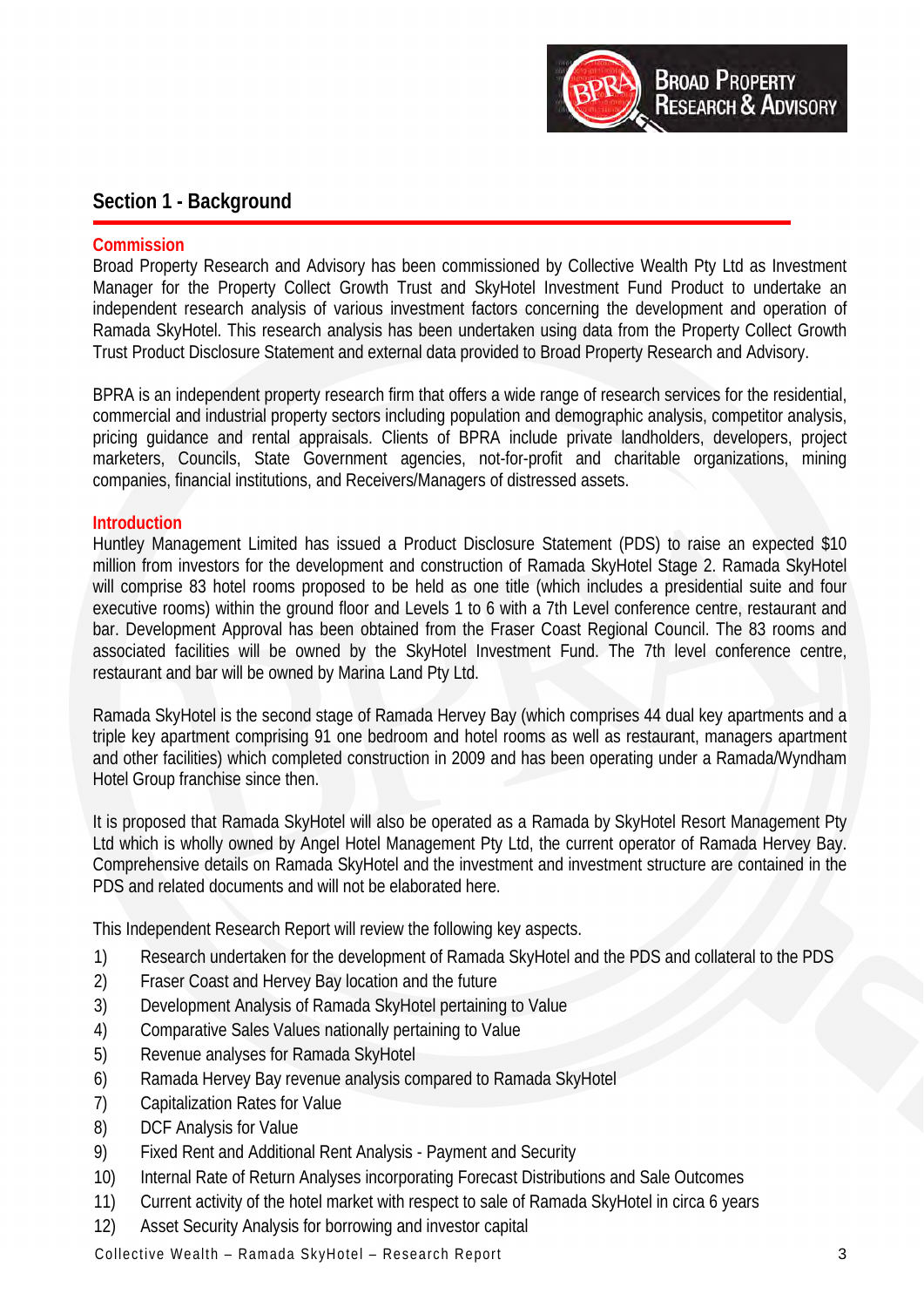

#### **Site details**

Ramada Hervey Bay is located at 627 The Esplanade, Urangan and Ramada SkyHotel will be positioned immediately to the rear of Ramada Hervey Bay. Vehicular access is from Miller Street. Located 300 kilometres north of Brisbane and 30 kilometres from Maryborough, Urangan is one of the towns that comprise the city of Hervey Bay, renowned for its 20-kilometre coastline of pristine beaches with safe swimming and good fishing. Located in the Fraser Coast Regional Local Government Area and part of the Fraser Coast Tourism Region, Hervey Bay is one of the main access points to the world heritage-listed Fraser Island and has a current population of 62,000 people.

Structured around a network of parks and shared walk/cycle paths connecting a range of recreational facilities, Hervey Bay is characterised by a relaxed lifestyle and enjoyable sub-tropical climate. Hervey Bay is wellserviced by infrastructure, amenities, and services including an airport, hospital, a campus of the University of Southern Queensland specialising in nursing, education, marine studies, business, and information technology, and a TAFE college. Hervey Bay Airport offers regular scheduled services direct to Brisbane and (pre-Covid) also to Sydney. Fast-train services to Brisbane can be accessed from nearby Maryborough.

Hervey Bay offers an attractive lifestyle for residents of all ages and is acknowledged as a retirement destination of choice. Hervey Bay attracted more than 900 new residents in the year ending 30<sup>th</sup> June 2020 (the latest official figures available) and anecdotal evidence suggesting that because of Covid-induced lockdowns and border closures in many capital cities, Hervey Bay's population has grown even faster over the last 12 months.

Ramada Hervey Bay is located immediately opposite Urangan Boat Harbour and Hervey Bay Boat Club, and is 350 metres from Boat Harbour Drive, the main transport route through Hervey Bay. Ramada Hervey Bay is 6.25km by road from Hervey Bay Airport, 7km from Stockland Hervey Bay Shopping Centre (the largest shopping centre in Hervey Bay), and 8.5km from the Hervey Bay Hospital.

#### **Residential sales**

Mainly due to the Covid-induced flight from capital cities and southern states, the number of detached house sales in Hervey Bay increased by 46% during the 2020/21 financial year compared to the year before. See table 1.

| Suburb            | 2017  | 2018  | 2019  | 2020  | 2021            |
|-------------------|-------|-------|-------|-------|-----------------|
| Craignish         | 52    | 46    | 50    | 55    | 84              |
| Dundowran         | 24    | 22    | 23    | 23    | 32 <sup>°</sup> |
| Dundowran Beach   | 68    | 73    | 71    | 69    | 90              |
| Eli Waters        | 104   | 83    | 99    | 83    | 112             |
| Kawungan          | 130   | 125   | 108   | 102   | 151             |
| Nikenbah          | 8     | 17    | 15    | 20    | 34              |
| Pialba            | 58    | 75    | 58    | 68    | 111             |
| Pt Vernon         | 138   | 149   | 145   | 133   | 197             |
| <b>Scarness</b>   | 91    | 70    | 56    | 64    | 112             |
| Torquay           | 110   | 98    | 107   | 96    | 136             |
| Urangan           | 222   | 245   | 239   | 246   | 304             |
| Urraween          | 202   | 208   | 159   | 142   | 218             |
| Wondunna          | 65    | 73    | 62    | 57    | 111             |
| <b>Hervey Bay</b> | 1,272 | 1,284 | 1,192 | 1,158 | 1,692           |

**Table 1: Detached house sales by suburb – Hervey Bay – last five years**

**Broad Property Research & Advisory Pty Ltd**, January 2022. Source: Price Finder. Settled sales for financial years.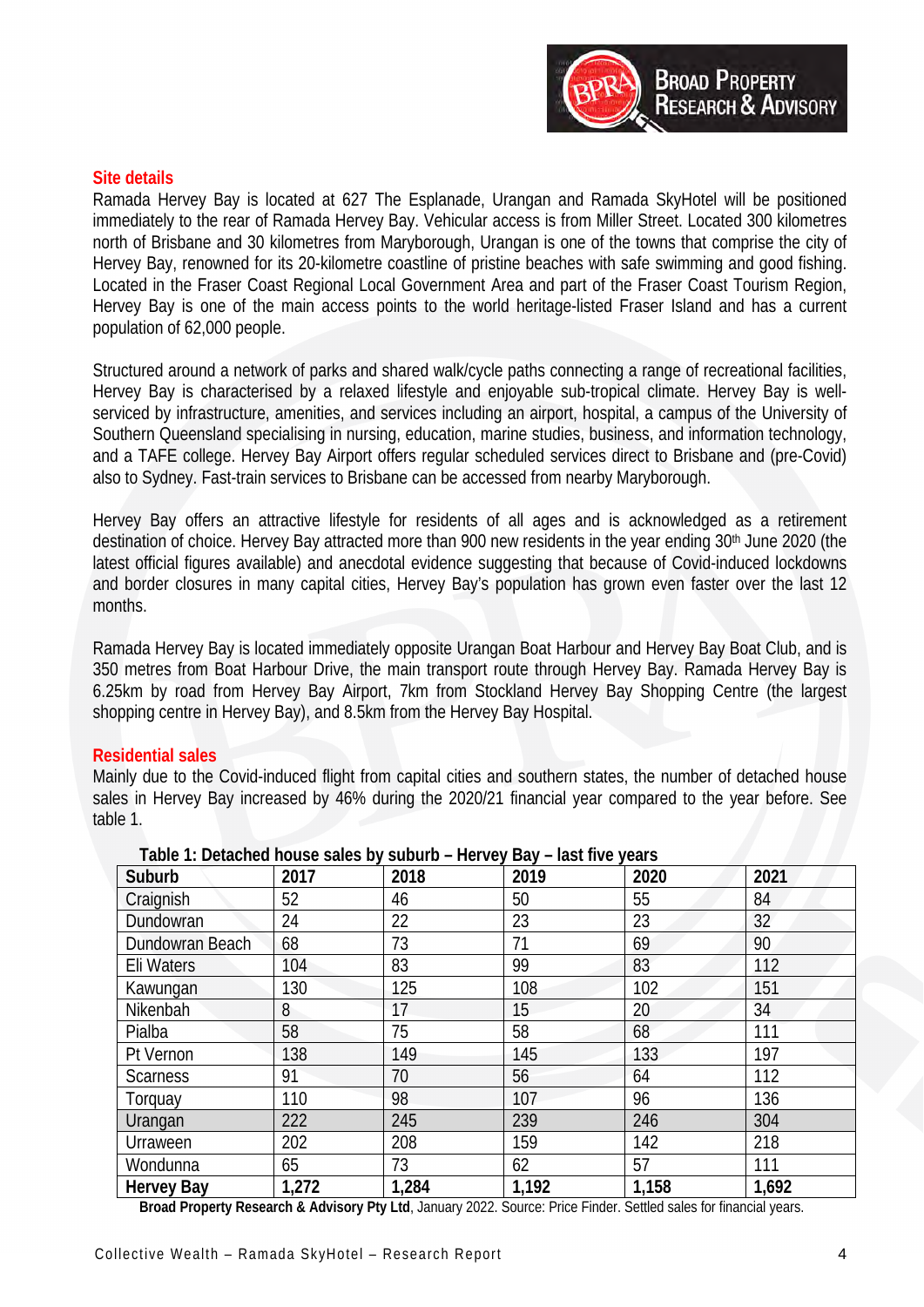

Although a much smaller market, the number of attached dwelling sales increased by an even larger 80% during the 2020/21 financial year compared to the year before. See table 2.

| Suburb            | 2017           | 2018 | 2019          | 2020 | 2021 |
|-------------------|----------------|------|---------------|------|------|
| Dundowran         |                | 0    | 0             | 3    |      |
| Eli Waters        | 5              | 11   | 2             | 6    | q    |
| Kawungan          |                | 5    |               |      | 11   |
| Pialba            | 66             | 46   | 57            | 50   | 94   |
| Pt Vernon         | 9              | 6    | $\mathfrak b$ | 6    | 9    |
| <b>Scarness</b>   | 37             | 37   | 38            | 40   | 73   |
| Torquay           | 56             | 80   | 87            | 58   | 124  |
| Urangan           | 92             | 124  | 120           | 107  | 172  |
| Urraween          |                |      | 10            | 15   | 30   |
| Wondunna          | $\overline{0}$ |      | 0             | 6    | 3    |
| <b>Hervey Bay</b> | 281            | 317  | 322           | 292  | 527  |

# **Table 2: Attached dwelling sales by suburb – Hervey Bay – last five years**

**Broad Property Research & Advisory Pty Ltd**, January 2022. Source: Price Finder. Settled sales for financial years. Attached dwellings include apartments, duplexes, townhouses, and villas

And the number of vacant land sales increased by 70% during this period. See table 3.

| i dule 5. Vacafit fariu sales by suburb – Hervey Bay – iast five years.<br>Suburb | 2017 | 2018    | 2019           | 2020           | 2021              |
|-----------------------------------------------------------------------------------|------|---------|----------------|----------------|-------------------|
| Craignish                                                                         | 33   | 29      | 20             | 14             | 42                |
| Dundowran                                                                         | 3    | 3       | $\overline{2}$ | $\overline{2}$ | 10                |
| Dundowran Beach                                                                   | 23   | 20      | 18             | 18             | 16                |
| Eli Waters                                                                        | 10   | 13      | 30             | 17             | 34                |
| Kawungan                                                                          | 24   | 21      | 16             | 16             | 70                |
| Nikenbah                                                                          | 17   | 40      | 52             | 49             | 76                |
| Pialba                                                                            | 41   | 36      | 34             | 42             | 32                |
| Pt Vernon                                                                         | 11   | 13      | 9              | 9              | 26                |
| <b>Scarness</b>                                                                   | 0    | 4       |                |                | 12                |
| Torquay                                                                           | 8    | 5       | 4              | 10             | 14                |
| Urangan                                                                           | 76   | 50      | 43             | 38             | 50                |
| Urraween                                                                          | 29   | 26      | 16             | 40             | 79                |
| Wondunna                                                                          | 52   | 25      | 14             | 22             | $12 \overline{ }$ |
| <b>Hervey Bay</b>                                                                 | 327  | 285<br> | 260            | 278            | 473               |

# **Table 3: Vacant land sales by suburb – Hervey Bay – last five years**

**Broad Property Research & Advisory Pty Ltd**, January 2022. Source: Price Finder. Settled sales for financial years.

Over the past year, the median sale price of houses in Hervey Bay increased by 19% and the median sale price of attached dwellings increased by 10%. See table 4.

#### **Table 4: Median sale prices by product type – Hervey Bay – last five years**

| <b>Product type</b> | 2017      | 2018      | 2019      | 2020      | 2021      |
|---------------------|-----------|-----------|-----------|-----------|-----------|
| Detached houses     | \$345,000 | \$350,000 | \$355,000 | \$361,750 | \$429,000 |
| Attached dwellings  | \$250,000 | \$263,000 | \$270,000 | \$270,000 | \$298,000 |

**Broad Property Research & Advisory Pty Ltd**, January 2022. Source: Price Finder. Settled sales for financial years. Attached dwellings include apartments, duplexes, townhouses, and villas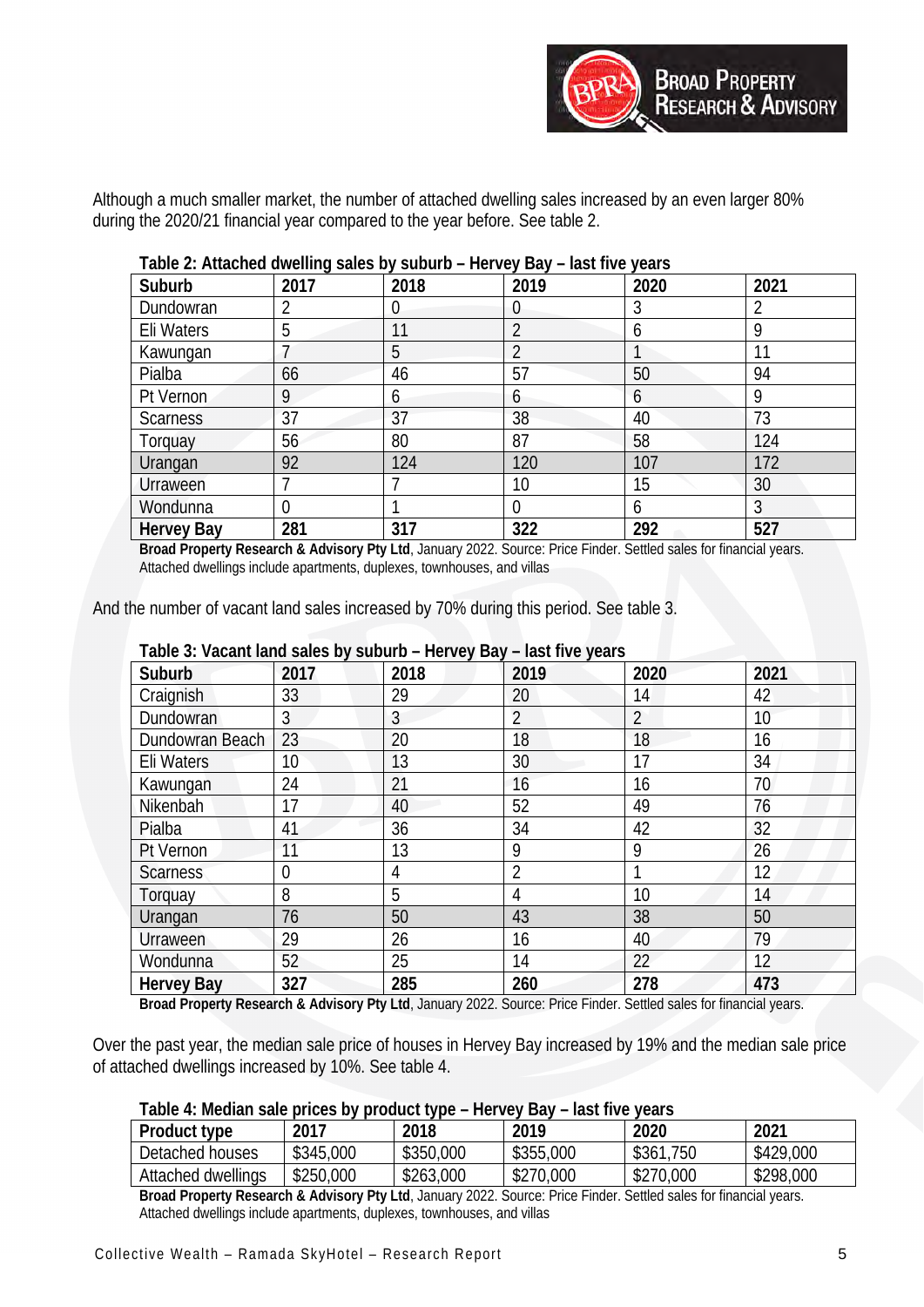

# **Section 2 – Research overview**

# **Research and Research Reports - Letters**

Our investigations conclude that substantial research and analysis has been undertaken to validate the development and construction of Ramada SkyHotel in Hervey Bay as the second stage of the current Ramada Hervey Bay. We are advised all reports and material are available to investors and prospective investors.

There are two principal components with respect to research and research reports and summary letters:

- 1. Reports and letters for the PDS
- 2. Other reports and analyses including those reviewed by Broad Property Research and Advisory

# **Reports and Letters for the PDS**

There has been extensive independent third-party comprehensive reports and summary letters undertaken for the Product Disclosure Statement to validate the development costs, forecasts and projections of Ramada SkyHotel. These include:

- 1. **Nexia Australia Nexia Corporate Finance Brisbane Pty Ltd** undertook the Independent Accountants Report on the forecasts and projections contained in the PDS.
- 2. **THSA Tourism and Hospitality Services AustralAsia** undertook detailed analysis of the Fraser Coast and Hervey Bay along with occupancy and rate forecasts for Ramada SkyHotel.
- 3. **Nova Advantage** undertook detailed analysis of the Fraser Coast and Hervey Bay along with occupancy and rate forecasts for Ramada SkyHotel.
- 4. **PHV Property and Hospitality Valuations Pty Ltd** undertook a comprehensive valuation on an 'as if complete' basis for the 83 rooms in Ramada SkyHotel.
- 5. **Janivco Quantity Surveyor Construction Cost Consultants** undertook extensive analysis of the development and construction cost of Ramada SkyHotel
- 6. **Urban Planet Town Planners** undertook the development approval process for Ramada SkyHotel being Stage 2 of the current Ramada Hervey Bay.
- 7. **Mullarch Architects** undertook the architecture of Ramada SkyHotel and we are advised that Mullarch were requested to provide as cost effective structure as possible.
- 8. **Adentro Design Interior Designers** undertook interior design concepts for Ramada SkyHotel

#### **Other Reports and Research Reports Reviewed and/or Noted**

The following includes reports – papers – documents – which have been reviewed and/or on file with respect to the validation of the development of Ramada SkyHotel in Hervey Bay.

- 1. Ryder Why Invest in Fraser Coast Region
- 2. Colliers Year in Review and Outlook 2020 Hotels
- 3. Deloitte Tourism and Hotel Market Outlook Edition 2 2021
- 4. CBRE Hotel Market Outlook
- 5. Fraser Coast Tourism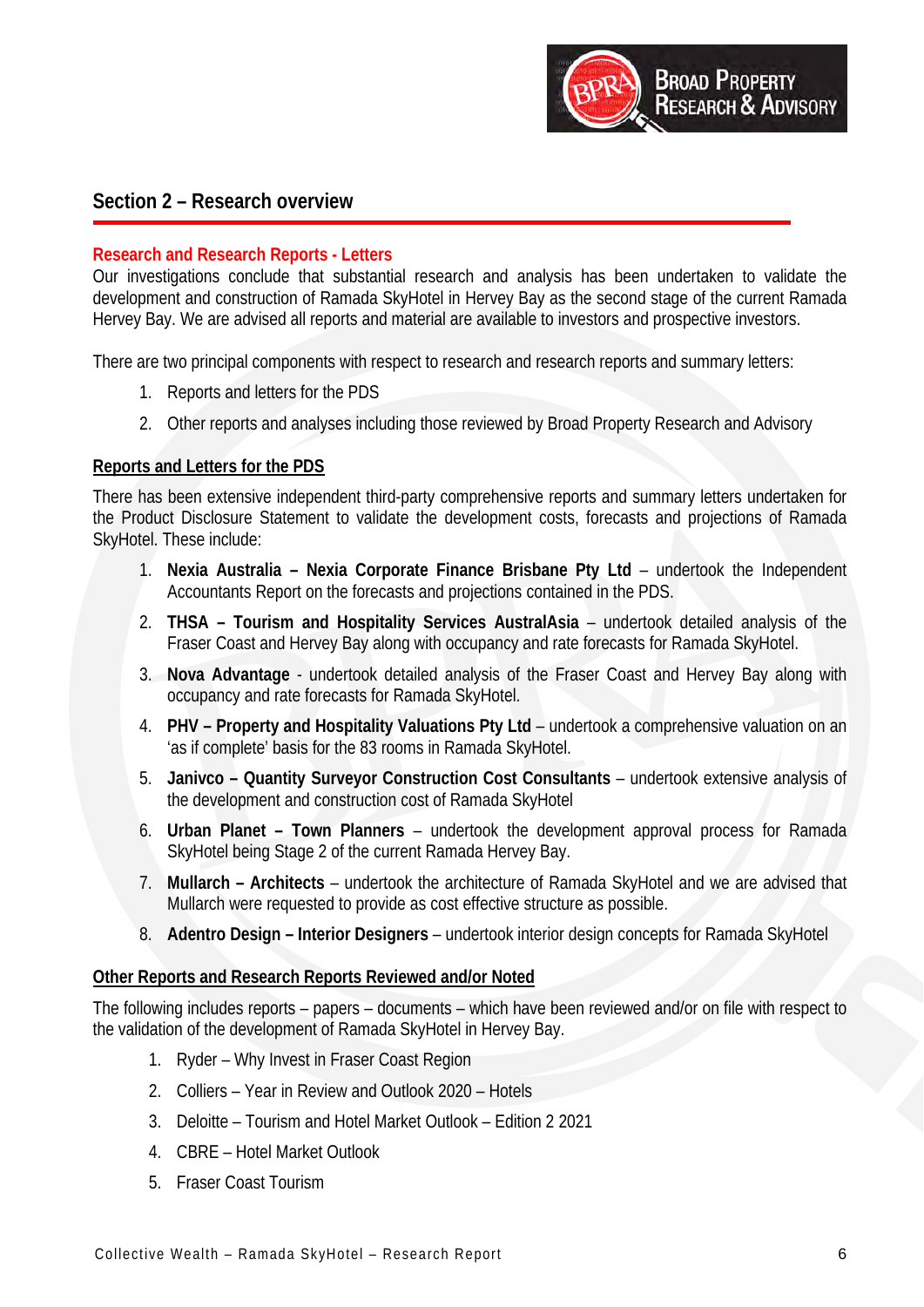

#### **Fraser Coast and Hervey Bay – The Future**

All indicators are that the Fraser Coast and Hervey Bay is a substantial growth area from the perspective of infrastructure, tourism and retirement and accordingly the following has been extracted from the Ryder Report – September 2021.

*The Fraser Coast sits at the hub of the Wide Bay - Burnett, one of Australia's fastest growing regions.*

*Fraser Coast Region has a Gross Regional Product of \$4.4 billion.* 

*Key industries include:* 

*• Health & Aged Care • Agriculture • Tourism • Manufacturing • Construction • Education • Mining.*

*The Fraser Coast Region is on the doorstep of the rapidly growing South-East Queensland region and is a gateway to both resource-rich Central Queensland and the southern tip of the Great Barrier Reef, which includes heritage-listed Fraser Island.*

*Tourism has long played an important role in the local economy as visitors from all over the world come to see the rare sight of the annual migration of whales. The whale watching season is enhanced by food, wine and boat festivals, all enriching the visitor experience.*

*The resources sector in the Fraser Coast Region contributed \$166 million to Gross Regional Product in FY2020 and supported 1,040 full-time jobs, according to the Queensland Minerals Council.*

*Located only 250km north of Brisbane, the Fraser Coast is easily accessible from the Bruce Highway, with convenient rail and port connections. And for those travelling interstate, it's just 90 minutes by air from Sydney.*

*The region is well serviced by education and medical facilities. There are numerous public and private schools, two TAFE colleges and a campus of the University of the Sunshine Coast.*

*The Hervey Bay Public Hospital and the private St Stephens Hospital are part of an emerging medical precinct in Urraween which is creating hundreds of jobs as the precinct expands.* 

*Hervey Bay's booming population is set to fuel new housing developments, retailers, restaurants and other services. Population estimates suggest around 5,000 people have moved to the Fraser Coast Region in the past five years. Between 2021 and 2041, around 30,000 new residents are expected to call the region home. That means an extra 14,000 homes will need to be built, confirming ongoing work for the construction industry.*

#### **Development Cost Analysis as to Value**

The purpose of this section is to evaluate the 'traditional' property development model compared to the expected cost of development of Ramada SkyHotel (as extracted from the PDS) to ascertain 'value'. It is noted that in the PDS there is also Optimistic (\$21 million) and Pessimistic (\$24 million) Total Development Cost analyses. For this analysis the Expected Total Development Cost (\$22.5million) has been adopted and analysed. Costs in the PDS such as capital raising costs and costs generally extraneous to development have not been included.

A summary of the SkyHotel development costs provided to us is as follows and we make the following key explanations, assumptions and qualifications.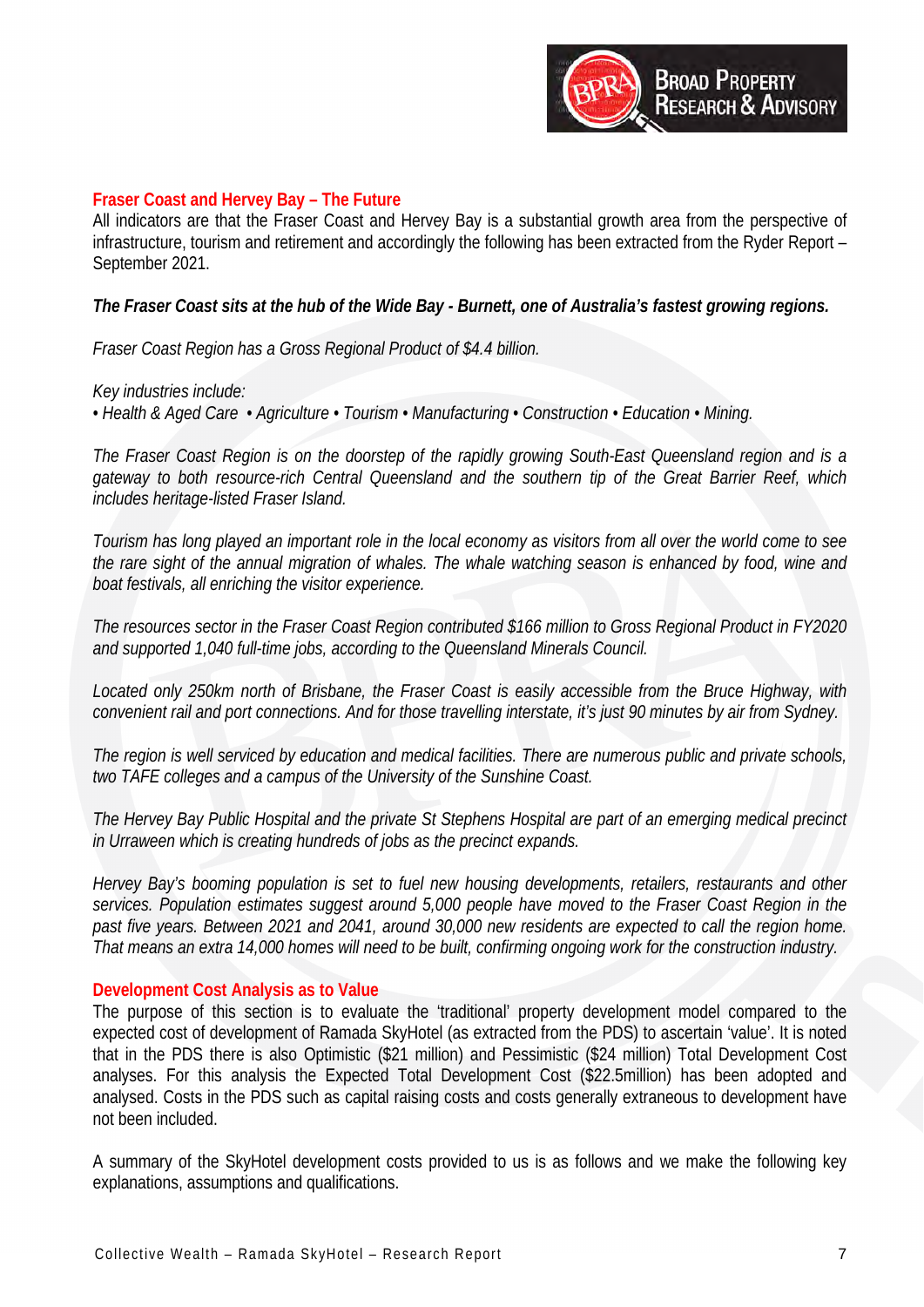

# **Explanations, Assumptions and Qualifications**

- 1. That the value of the land with Development Approval is based on the PHV Valuation of \$800,000.
- 2. That the 'value add' under the body corporate of the pool and other facilities at \$250,000.
- 3. That the 'value add' of the dispensation by council of \$800,000 of headworks as per Urban Planet.
- 4. That the land and other value adds will be exchanged for ownership of the roof top facility as per the PDS.
- 5. That a Development Margin of 25% of costs for the 'traditional' development model has been adopted with such Development Margin including the developers profit, risk and reward for the likes of construction cost, and a required 'financier margin' for a development of this nature.
- 6. That extraneous costs not generally associated with 'traditional' development have been excluded.

#### **Results Analysis from the Forecast Budget Analysis**

- 1. Based on a development margin of 25% the 'value' of SkyHotel in its entirety is \$28 million.
- 2. Deducting an estimated \$2.5 million 'value' for the 7th Level means a 'value' for the 83 hotel rooms of \$25.5 million.
- 3. This is consistent with the PHV valuation in the PDS.
- 4. As detailed in the table below, there is approximately \$2 million less direct cash outflow for the SkyHotel development compared to 'traditional' development indicating opportunity for sound value.

| TOTAL DEVELOPMENT COST ANALYSIS                 | <b>Exlcuding GST Analysis</b> |                         |
|-------------------------------------------------|-------------------------------|-------------------------|
|                                                 |                               | <b>Expected Project</b> |
| Development Item                                | <b>Project Feasibility</b>    | <b>Budget</b>           |
| Land as per PHV Valuation                       | \$800,000                     | \$0                     |
| Value Add from Stage 1 Estimate                 | \$250,000                     | \$0                     |
| Council infrastructure cost (FCRC Dispensation) | \$800,000                     | \$0                     |
| Marketing                                       | \$100,000                     | \$100,000               |
| Stamp duty land transfer                        | \$20,000                      | \$20,000                |
| Legal Costs, transfers and documentation        | \$10,000                      | \$10,000                |
| Other settlement costs                          | \$10,000                      | \$10,000                |
| Finance and broker establishment fees           | \$180,000                     | \$180,000               |
| Insurance, rates and taxes and contingency      | \$12,000                      | \$12,000                |
| <b>Construction consultant fees</b>             | \$450,000                     | \$450,000               |
| <b>Project Administration Fees</b>              | \$200,000                     | \$150,000               |
| FFE (Furniture, Fixtures and Equipment)         | \$850,000                     | \$850,000               |
| Council and statutory costs construction        | \$100,000                     | \$100,000               |
| Project QS bank and QS owner                    | \$40,000                      | \$40,000                |
| O Leave                                         | \$100,000                     | \$100,000               |
| Construction costs                              | \$17,600,000                  | \$17,600,000            |
| Project Contingency                             | \$750,000                     | \$750,000               |
| Debt Construction Interest Estimate             | \$300,000                     | \$300,000               |
| Company costs                                   | \$50,000                      | \$50,000                |
| <b>Total Development Cost</b>                   | \$22,622,000                  | \$20,722,000            |
| Development Margin on Cost at 25%               | \$5,655,500                   |                         |
| <b>Total Excluding GST</b>                      | \$28,277,500                  |                         |
| <b>Forecast Development Value of SkyHotel</b>   | \$28,277,500                  |                         |
| Less Forecast Value 7th Level Conference        | \$2,500,000                   |                         |
| Forecast Development Value 83 hotel rooms       | \$25,777,500                  |                         |
| Rounded Forecast Value 83 hotel room            | \$25,500,000                  |                         |
| Forecast per room                               | \$307,229                     | \$249,663               |
| Less FFE per room                               | \$10,241                      | \$10,241                |
| Forecast per room less FFE                      | \$296,988                     | \$239,422               |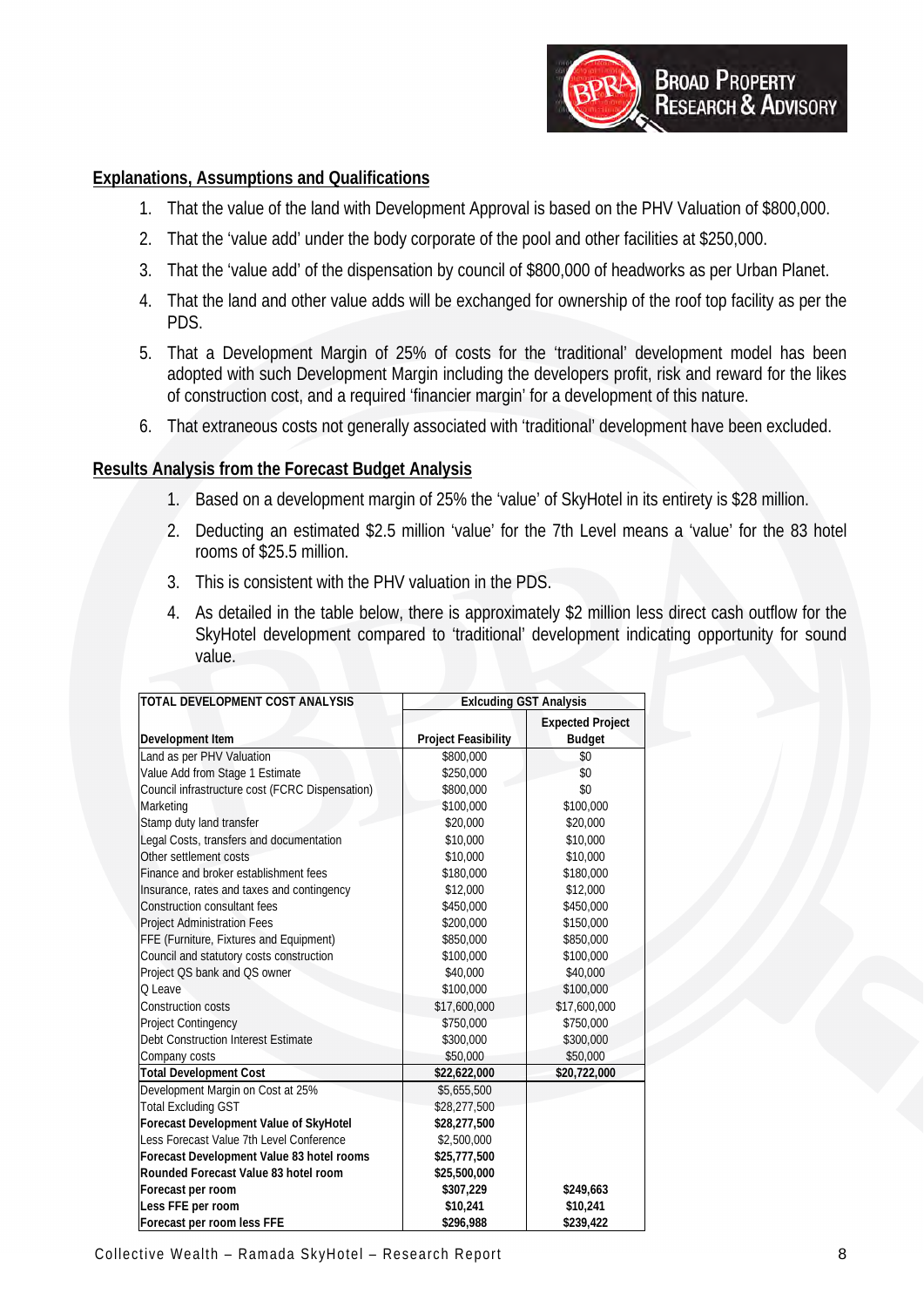

5. The forecast cost per room on a 'traditional' development basis is \$307,000 and \$250,000 for the SkyHotel development model which clarifies the opportunity for excellent value. Refer again to table on the previous page (table supplied by Collective Wealth Pty Ltd).

# **Development Cost Analysis: on completion forecast value based on development costs and 25% Margin: 83 Rooms - \$25.5 million**

# **Comparative Sales Value Analysis Nationally as to Value**

Based on the hotel data provided in the Colliers International Capital Markets 2020 Outlook Report and the Savills Hotel Market Report 2018 which analyses hotel sales and sale rate per room, while there are variations from \$100,000 to \$1,000,000 depending on factors such as location, age and type of facility, it would be considered a room value of \$300,000 to \$320,000 as being comparable for a new hotel with the top floor facility proposed by the SkyHotel, in a sought after destination such as Hervey Bay in Queensland. The resort pool and other facilities of Ramada Stage 1 along with the Ramada and Wyndham branding bring additional value to the property.

Extract from Colliers Report – Year in Review and Outlook 2020 – *"Australia remains a favoured hotel investment market due to its sustained economic performance, political stability, transparency and governance. Continued population growth, large infrastructure projects and strong state economies generally are supporting of hotel cash flows and investment opportunities".* 

The Covid pandemic is not expected to vary the view of the opportunity for hotels in Australia, particularly in regional areas.

The Colliers Report indicates an average price per key nationwide of \$311,655 across 7,149 rooms sold. Based on a room cost excluding FFE of \$240,000 for SkyHotel the \$311,655 equates to value of 30% above cost. Obtaining at \$240,000 is very favourable. Being a regional hotel versus a city hotel has historically incurred a discount. For analysis purposes applying a discount we have used a room value of \$300,000.

#### **Comparative Sales Analysis: forecast value based 83 Rooms at \$300,000 per room - \$25 million**

**Revenue Analyses for Ramada SkyHotel - Competitive advantages – Capitalisation Rate as to Value** From reviewing the independent reports, a conclusion can be reached that Ramada SkyHotel has some strategic competitive advantages, as follows:

- $\triangleright$  The provision of hotel rooms compared to apartments which is the predominate accommodation type in Hervey Bay;
- $\triangleright$  The Ramada branding and sales power of the Wyndham Hotel Group;
- $\triangleright$  A full-service hotel with restaurant and room service:
- $\triangleright$  A consequent strong corporate following; and
- $\triangleright$  Once built the provision of the top floor conference, restaurant and bar which will be a draw card for room occupancy.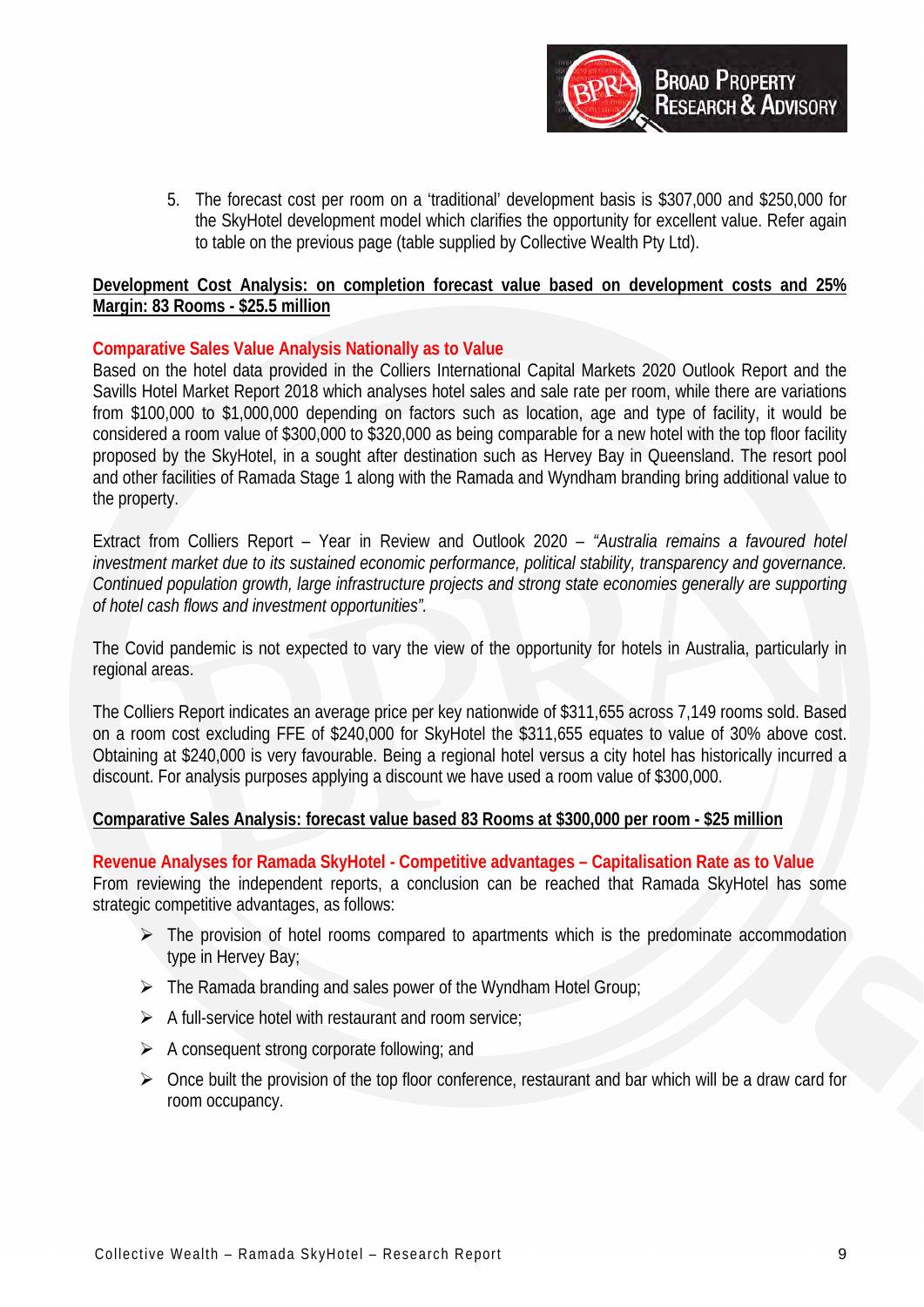

Extensive revenue and yield calculations have been undertaken by independent hotel experts as follows and we are in receipt of the detailed reports. The independent reports are available to be read in full. All source data has been supplied to, and not calculated by, Broad Property Research and Advisory.

- 1. THSA Tourism and Hospitality Services AustralAsia
- 2. Nova Advantage Chris Novak Hotel Specialist also referred to as Nova House

A summary financial analysis table (supplied by Collective Wealth Pty Ltd) of their reports with respect to net revenue of the 83 rooms is as follows, along with the Ramada SkyHotel forecasts which are essentially at the median level.

| <b>Operating Year</b>      | Forecast        | Year 1      | Year 2      | Year 3                       | Year 4      | Year 5      |
|----------------------------|-----------------|-------------|-------------|------------------------------|-------------|-------------|
| Occupancy                  | THSA            | 78%         | 81%         | 83%                          | 83%         | 83%         |
| Occupancy                  | Nova House      | 81%         | 88%         | 89%                          | 89%         | 89%         |
| Occupancy                  | <b>SkyHotel</b> | 79%         | 84%         | 86%                          | 86%         | 86%         |
| <b>ADR</b>                 | THSA            | \$163.13    | \$170.24    | \$177.52                     | \$182.62    | \$187.18    |
| <b>ADR</b>                 | Nova House      | \$169.96    | \$180.80    | \$190.20                     | \$200.09    | \$210.49    |
| <b>ADR</b>                 | SkyHotel        | \$167.50    | \$175.52    | \$183.86                     | \$191.36    | \$198.84    |
| <b>Gross Rooms Revenue</b> | THSA            | \$3,842,840 | \$4,182,710 | \$4,463,714                  | \$4,591,866 | \$4,706,662 |
| Gross Rooms Revenue        | Nova House      | \$4,176,257 | \$4,823,202 | \$5,145,861                  | \$5,413,435 | \$5,694,807 |
| <b>Gross Rooms Revenue</b> | SkyHotel        | \$4,031,791 | \$4,492,062 | \$4,798,744                  | \$4,994,369 | \$5,189,658 |
| $\cdots$ $\cdots$          | $\sim$          |             |             | $\sim$ $\sim$ $\sim$<br>---- | .           | $\cdots$    |

*Note: ADR and Gross Rooms Revenue is inclusive of GST as GST is applied to hotel accommodation.*

For capitalisation purposes to calculate value, an analysis based on return to a hotel owner operating the hotel under a management agreement has been undertaken. Hence, forecast operating costs of housekeeping, reception, administration and general overhead costs has been adopted. As indicated, with respect to management of the hotel it has been assumed that a management agreement would be in place with an operator such as Ramada/Wyndham. Their standard rates of management and incentive have therefore also been deducted as a cost item.

The Ramada SkyHotel 5-year forecast based on the above (with GST deducted) is as follows:

| <b>Capitalisation Value Forecasts</b> | Year 1      | Year 2      | Year 3      | Year 4      | Year 5      |  |
|---------------------------------------|-------------|-------------|-------------|-------------|-------------|--|
| Rooms Revenue                         | \$3,665,264 | \$4,083,693 | \$4,362,495 | \$4,540,335 | \$4,717,871 |  |
| Less Room Expenses                    | \$813,529   | \$859,786   | \$888,075   | \$901,396   | \$914,917   |  |
| Less Operating Expenses               | \$587,482   | \$616,768   | \$639,687   | \$655,876   | \$672,122   |  |
| Net Revenue                           | \$2,264,254 | \$2,607,139 | \$2,834,733 | \$2,983,063 | \$3,130,832 |  |
| Less Management Fees                  | \$252,581   | \$283,545   | \$307,512   | \$321.696   | \$335,826   |  |
| <b>Less Overhead Costs</b>            | \$304,610   | \$338,344   | \$375,378   | \$391,086   | \$408,509   |  |
| <b>EBITDA</b>                         | \$1,707,062 | \$1,985,250 | \$2,151,843 | \$2,270,281 | \$2,386,497 |  |

*Table supplied by Collective Wealth Pty Ltd*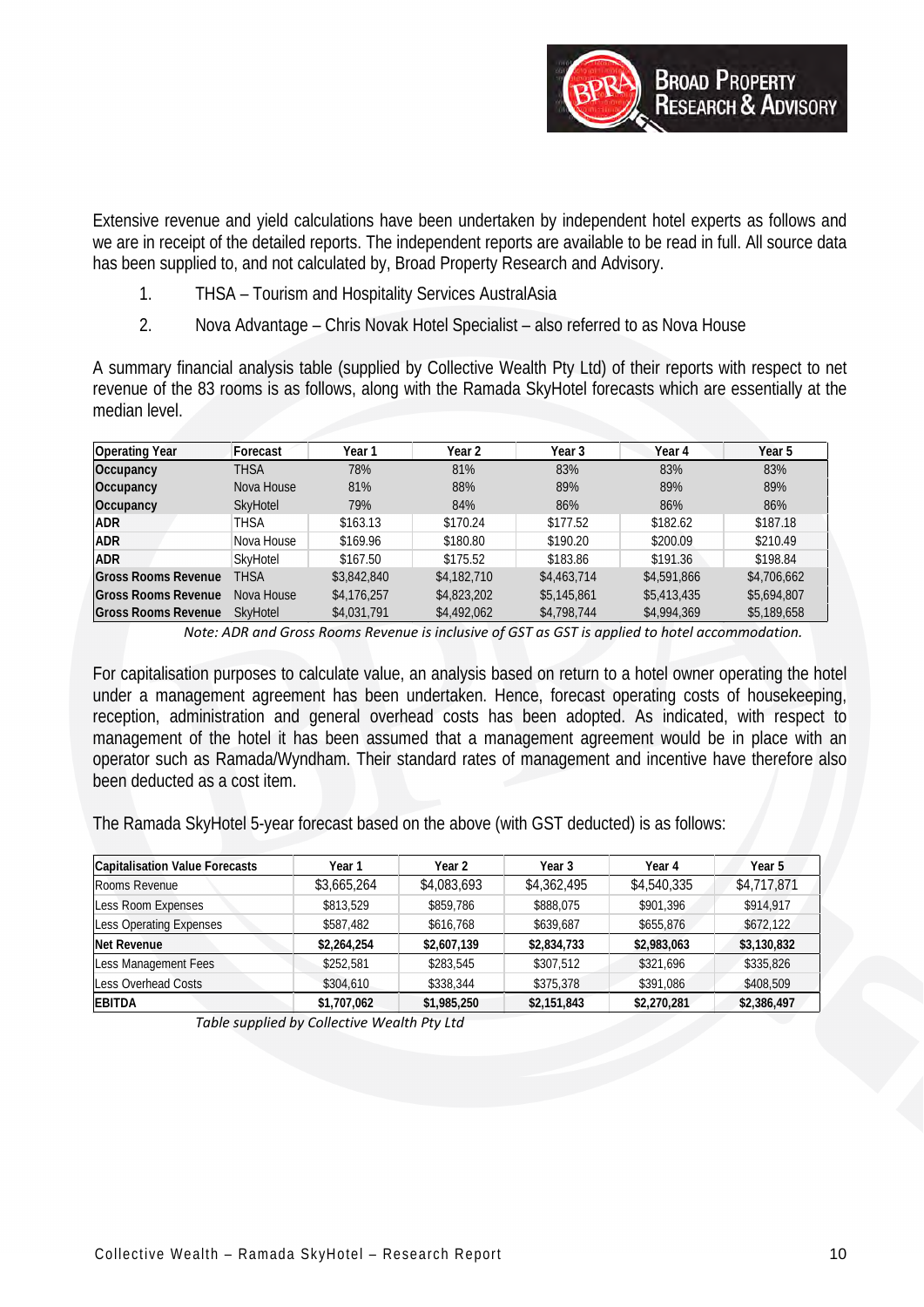

Although occupancy and rate are not stabilised until Year 3 for the purposes of calculating the appropriate earnings base, to be conservative, the capitalisation rate applied is the average of Year 1 to 5 being \$2,100,186 net revenue after cost. Based on a capitalisation rate from 6% to 9% being inclusive of any risk associated with Hervey Bay being regional, the Capitalisation values would be as follows:

| <b>Capitalisation Rate</b>                       | 6.0%                        | 6.5% | 7.0%         | 7.5% | $8.0\%$                             | 8.50%                                     | 9% |  |  |  |
|--------------------------------------------------|-----------------------------|------|--------------|------|-------------------------------------|-------------------------------------------|----|--|--|--|
| <b>Capitalised Value</b>                         | $$35.003.108$ $$32.310.561$ |      | \$30,002,664 |      | $\frac{1}{28,002,486}$ \$26,252,331 | $\frac{1}{2}$ \$24,708,076   \$23,335,405 |    |  |  |  |
| $Table$ quantical by Collective Mostly Dty $1+d$ |                             |      |              |      |                                     |                                           |    |  |  |  |

*Table supplied by Collective Wealth Pty Ltd*

# **Based on a capitalization rate of between 8% and 8.5% the forecast value of the 83 rooms in Ramada SkyHotel is between \$25 million and \$26 million**

# **Comparative Historical Ramada Hervey Bay Analysis and Ramada SkyHotel**

Historical gross room revenue, occupancy and revenue data has been provided by the management of Ramada Hervey Bay for 2018 to 2021 calendar years as follows, with such divided into Hotel Rooms and Hotel Suites (1 bedroom apartments with a living / dining area and a kitchenette).

| <b>Total Rooms Dual Keys</b>       | CY2017      | CY2018      | CY2019      | CY2020      | CY2021      |
|------------------------------------|-------------|-------------|-------------|-------------|-------------|
| <b>Total Room Nights Occupied</b>  | 24601       | 26282       | 25502       | 23050       | 25785       |
| Total Room Nights OCC %            | 76%         | 81%         | 79%         | 71%         | 79%         |
| <b>Total Room Nights ADR</b>       | \$117.83    | \$126.38    | \$133.20    | \$136.68    | \$162.36    |
| <b>Total Room Nights RevPAR</b>    | \$89.23     | \$102.25    | \$104.57    | \$96.98     | \$128.87    |
| RevPAR Sqm Dual Key 85sqm          | \$1.05      | \$1.20      | \$1.23      | \$1.14      | \$1.52      |
| <b>Gross Rooms Revenue</b>         | \$2,898,644 | \$3,321,565 | \$3,396,877 | \$3,150,512 | \$4,186,371 |
| Total Dual Key Sqm Available       | 1,375,320   | 1,375,320   | 1,375,320   | 1,375,320   | 1,375,320   |
| \$ Gross Rooms Rev per Sqm         | \$2.11      | \$2.42      | \$2.47      | \$2.29      | \$3.04      |
| <b>Hotel Rooms</b>                 | CY2017      | CY2018      | CY2019      | CY2020      | CY2021      |
| <b>Total Hotel Nights Occupied</b> | 12439       | 13950       | 13234       | 11235       | 13229       |
| Total Hotel Nights OCC %           | 76%         | 85%         | 81%         | 68%         | 81%         |
| <b>Total Hotel Nights ADR</b>      | \$115.22    | \$118.81    | \$124.91    | \$129.50    | \$145.92    |
| <b>Total Hotel Nights RevPAR</b>   | \$87.26     | \$100.90    | \$100.64    | \$88.58     | \$117.53    |
| RevPar Sqm Hotel Room 28sqm        | \$3.12      | \$3.60      | \$3.59      | \$3.16      | \$4.20      |
| <b>Gross Rooms Revenue</b>         |             |             |             |             |             |
|                                    | \$1,433,228 | \$1,657,347 | \$1,653,093 | \$1,454,970 | \$1,930,414 |
| Total Hotel Rooms Sqm Available    | 459,900     | 459.900     | 459,900     | 459.900     | 459,900     |
| \$ Gross Rooms Rev per Sqm         | \$3.12      | \$3.60      | \$3.59      | \$3.16      | \$4.20      |
| Hotel Suites / 1 bed apartment     | CY2017      | CY2018      | CY2019      | CY2020      | CY2021      |
| <b>Total Suites Occupied</b>       | 12162       | 12332       | 12268       | 11815       | 12556       |
| Total Suites OCC %                 | 76%         | 77%         | 76%         | 74%         | 78%         |
| <b>Total Suites ADR</b>            | \$120.49    | \$134.95    | \$142.14    | \$143.51    | \$179.67    |
| <b>Total Suites RevPAR</b>         | \$91.25     | \$103.63    | \$108.58    | \$105.58    | \$140.47    |
| RevPAR Sqm Suite 57sqm             | \$1.60      | \$1.82      | \$1.90      | \$1.85      | \$2.46      |
| <b>Gross Rooms Revenue</b>         | \$1,465,415 | \$1,664,218 | \$1,743,784 | \$1,695,542 | \$2,255,956 |
| <b>Total Suites Sqm Available</b>  | 915,420     | 915,420     | 915,420     | 915,420     | 915,420     |
| \$ Gross Rooms Revenue per Sqm     | \$1.60      | \$1.82      | \$1.90      | \$1.85      | \$2.46      |

*Table supplied by Collective Wealth Pty Ltd*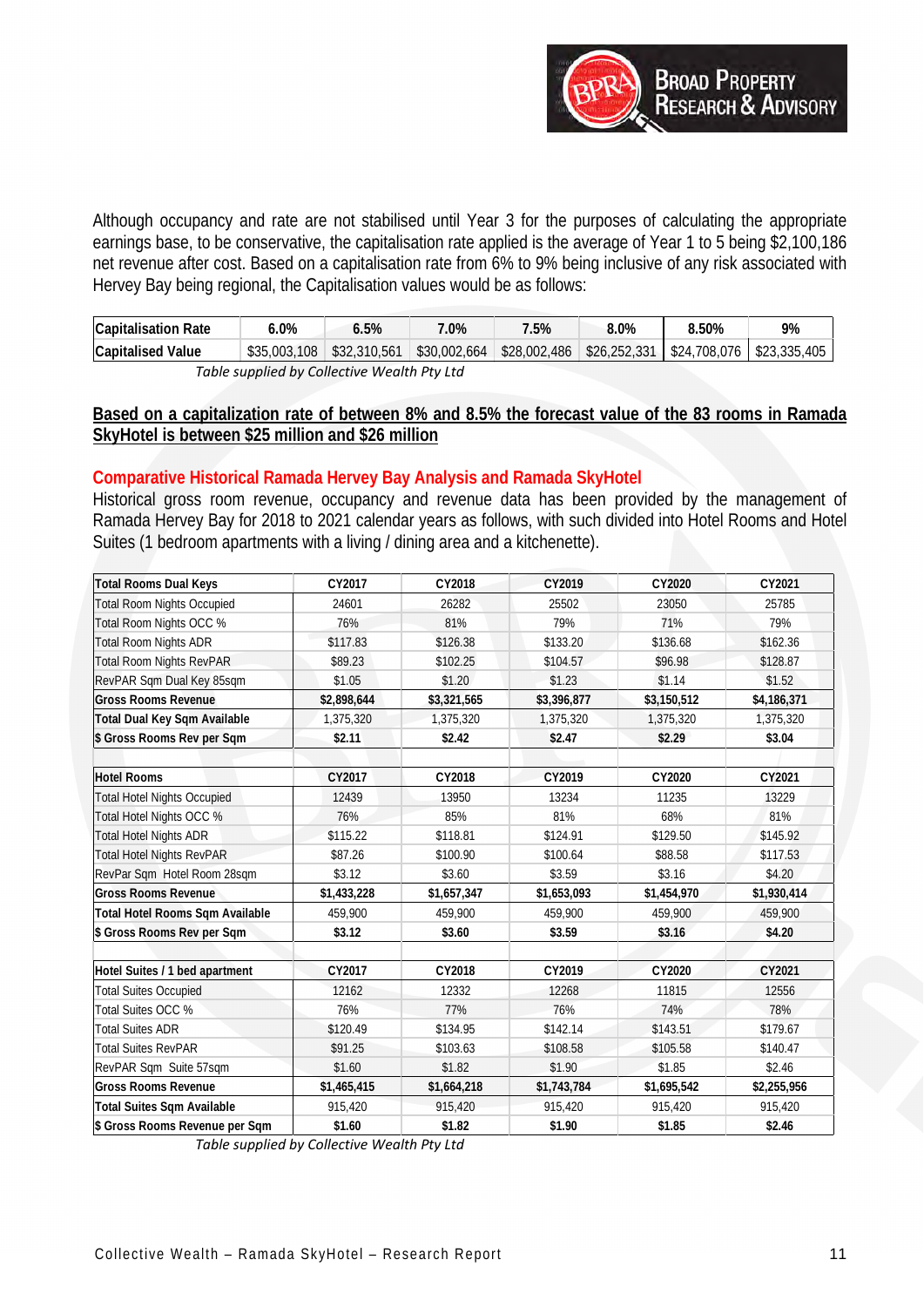The following analysis has been based on the Gross Rooms Revenue for Ramada SkyHotel for each year of operation following construction:

| <b>SkyHotel RevPAR Analysis</b>    | Year 1      | Year 2      | Year 3      | Year 4      | Year 5      |
|------------------------------------|-------------|-------------|-------------|-------------|-------------|
| Forecast Gross Rooms Revenue       | \$4,031,791 | \$4,492,062 | \$4,798,744 | \$4,994,369 | \$5,189,658 |
| Total Annnual Room Nights SkyHotel | 30295       | 30295       | 30295       | 30295       | 30295       |
| <b>RevPAR Forecast SkyHotel</b>    | \$133.08    | \$148.28    | \$158.40    | \$164.86    | \$171.30    |
| \$ per sqm based on 30 sqm average | \$4.44      | \$4.94      | \$5.28      | \$5.50      | \$5.71      |

*Table supplied by Collective Wealth Pty Ltd*

# **Summary Results**

- 1. The objective is to compare key historical parameters of Ramada Hervey Bay with Ramada SkyHotel to ensure that the figures generally align. There has been no adjustment to the Ramada Hervey Bay figures to account for the Covid Pandemic which impacted the CY2020 figures.
- 2. The increase in Historical Gross Room Revenue, ADR (Average Daily Rate) and RevPAR (Revenue Per Available Room) from 2017 to 2021 is clearly visible being 38% in ADR and 44% for RevPAR and Gross Rooms Revenue.
- 3. By comparison the forecast increase for the 5-year period for Ramada SkyHotel is 29% in ADR, RevPAR and Gross Rooms Revenue making the increases in Ramada SkyHotel comparatively conservative.
- 4. The CY2021 RevPAR for Ramada Hervey Bay was \$128 with a forecast 2023 RevPAR for Ramada SkyHotel being \$133, with such being 2 years ago. This therefore generally aligns.
- 5. It is evident the \$ return per sqm is considerably better for hotel rooms compared to the suites. The CY 2021 \$ per sqm for Hotel Rooms was \$4.20 per sqm compared to suites at \$2.46. The forecast Year 1 \$ per sqm for Ramada SkyHotel is \$4.44 per sqm which aligns with Hotel Rooms in Ramada Hervey Bay for CY 2021.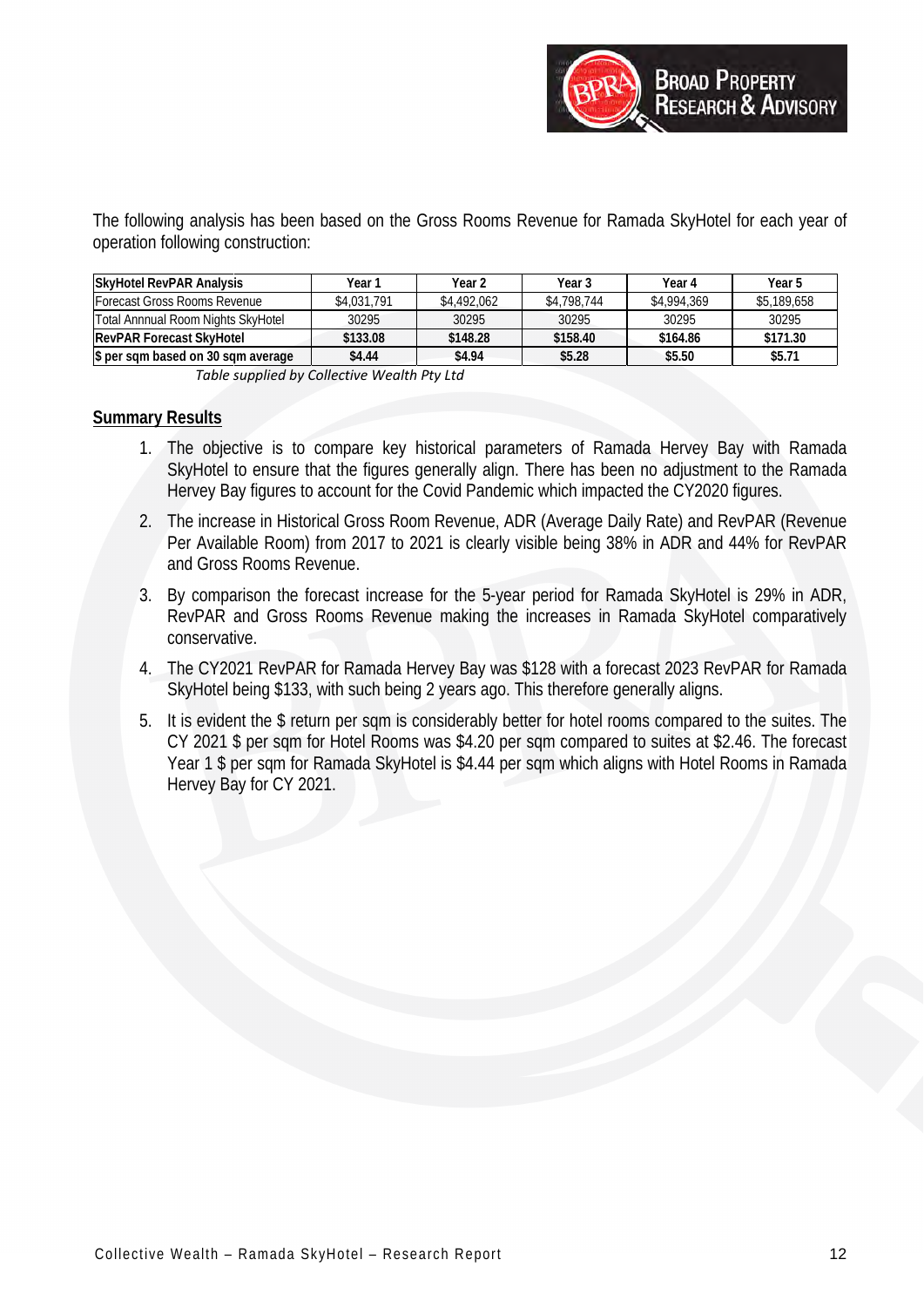

#### **DCF Analysis as to Value**

A Discounted Cash Flow (DCF) of the SkyHotel 5-year Forecast has been supplied to, but not calculated by, Broad Property Research and Advisory utilising the EBITDA as stated above during this period. Below is a summary table of the Net Present Value (NPV) of the 83 rooms in 2022. SkyHotel will be constructed for a proposed mid 2023 opening. For the purpose of calculating the NPV of the hotel we understand the following rates have been applied.

- A Discount Rate range of 6% to 8% for a hotel of similar quality in a regional location.
- A Terminal Value in 2027 at a Capitalisation Rate of 7% to 11.5%.

| <b>Discount Rate</b> |    | <b>Terminal Capitalisation Rate</b> |  |               |  |                 |  |                 |  |                 |  |                 |               |               |            |
|----------------------|----|-------------------------------------|--|---------------|--|-----------------|--|-----------------|--|-----------------|--|-----------------|---------------|---------------|------------|
|                      |    | 7.0%                                |  | 7.5%          |  | 8.0%            |  | 8.5%            |  | 9.0%            |  | 10.0%           | 10.5%         | 11.0%         | 11.5%      |
| 6.00%                | δ  | 33.570.359 \$                       |  | 31,905,252 \$ |  | 30.448.284 \$   |  | $29.162.723$ \$ |  | 28,020,003 \$   |  | $26.077.379$ \$ | 25,244,825 \$ | 24,487,959 \$ | 23,796,907 |
| 6.25%                | \$ | $33.216.558$ \$                     |  | 31.570.949 \$ |  | 30.131.041 \$   |  | 28.860.534      |  | 27.731.194 \$   |  | 25.811.317 \$   | 24,988,512 \$ | 24,240,508    | 23,557,548 |
| 6.50%                | \$ | $32,867,529$ \$                     |  | 31.241.144 \$ |  | 29,818,057 \$   |  | 28,562,392 \$   |  | 27,446,246 \$   |  | 25.548.797 \$   | 24,735,604 \$ | 23,996,338 \$ | 23,321,357 |
| 6.75%                | S  | $32,523,196$ \$                     |  | 30.915.766 \$ |  | $29.509.265$ \$ |  | 28,268,235      |  | 27.165.097 \$   |  | $25.289.762$ \$ | 24,486,048 \$ | 23,755,398 \$ | 23,088,283 |
| 7.00%                | S  | $32.183.483$ \$                     |  | 30.594.744 \$ |  | 29.204.598 \$   |  | $27.977.998$ \$ |  | 26,887,687 \$   |  | $25,034,158$ \$ | 24,239,789 \$ | 23,517,635    | 22,858,277 |
| 7.25%                |    | $31.848.317$ \$                     |  | 30,278,009 \$ |  | 28,903,989 \$   |  | 27,691,619 \$   |  | $26,613,957$ \$ |  | 24,781,931 \$   | 23,996,777 \$ | 23,283,000 \$ | 22,631,291 |
| 7.50%                |    | $31.517.626$ \$                     |  | 29.965.493 \$ |  | 28.607.376 \$   |  | 27.409.038 \$   |  | 26.343.848 \$   |  | 24,533,026 \$   | 23,756,959 \$ | 23,051,444 \$ | 22,407,278 |
| 7.75%                |    | $31,191,340$ \$                     |  | 29.657.129 \$ |  | 28,314,695 \$   |  | 27,130,194 \$   |  | 26.077.304 \$   |  | 24,287,392 \$   | 23,520,286 \$ | 22,822,918    | 22,186,190 |
| 8.00%                |    | $30,869,387$ \$                     |  | 29,352,852 \$ |  | 28,025,883 \$   |  | 26,855,028 \$   |  | $25,814,269$ \$ |  | 24,044,977 \$   | 23,286,709 \$ | 22,597,375 \$ | 21,967,983 |

*Table supplied by Collective Wealth Pty Ltd*

# **Discounted Cash Flow Analysis of the 83 rooms to a NPV in 2022; being the commence of construction is: \$24.7 million to \$28.3 million**

# **Fixed Rent and Additional Rent - Payment and Security**

As described in the PDS, during the Construction Phase there is a Distribution to Unitholders (investors) of 7% per annum paid quarterly, based on a maximum 16-month construction period, with an expected 12 month construction period. The money for the payment of this forms part of the subscription funds.

Once construction is completed and the Operational Phase commences, SkyHotel Investment Fund will lease SkyHotel to the operator SkyHotel Resort Management. The Lease has a Fixed Rent and Additional Rent component. The purpose of this arrangement was to provide the security of a 'base rental income' to SkyHotel Investment Fund which is not governed by the revenue generated by SkyHotel, plus an opportunity for SkyHotel Investment Fund, and hence the investors, to participate in the upside of the hotel revenue with a formula based on Gross Rooms Revenue.

Explanation of Fixed Rent and Additional Rent, and how calculated, is detailed in the Product Disclosure Statement where the Fixed Rent is calculated as a percentage of actual Total Development Cost of Ramada SkyHotel and such amount then applies for the term of the Lease. Additional Rent is not guaranteed. Additional Rent is calculated using a formula applied to Gross Rooms Revenue of Ramada SkyHotel and generally in accordance with the formula used in calculation of payment to owners in the current Ramada Hervey Bay.

Importantly, the Fixed Rent component is forecast to provide a Distribution to unit holders (investors in the Property Collect Growth Trust) of circa 5% per annum. Due to Fixed Rent being calculated as a percentage of Total Development Cost and final PDS subscription level to be determined at Drawdown, there is a relatively small variance in this 5%.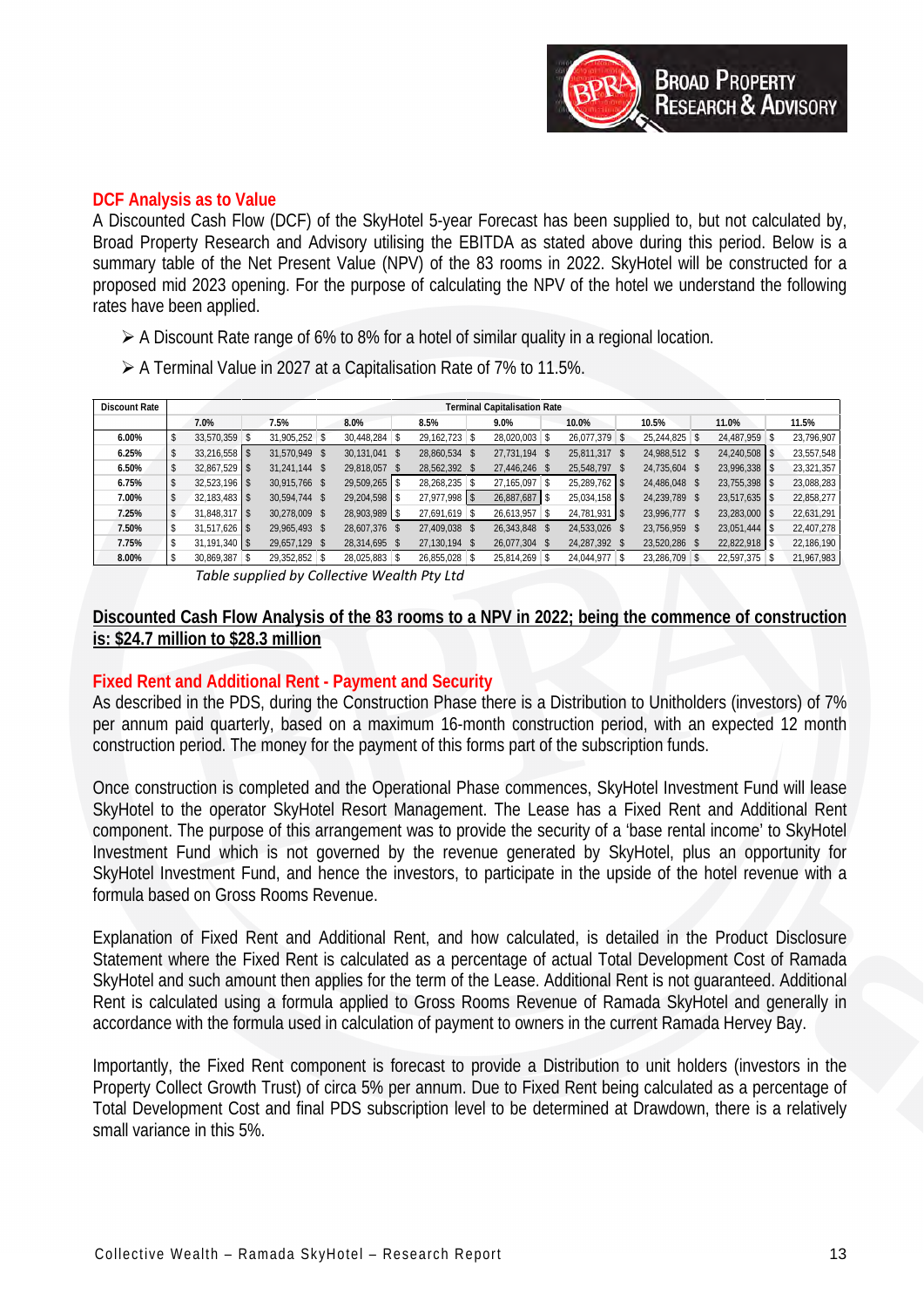

**Internal Rate of Return Analysis using Forecast Unitholder Distributions and SkyHotel Sale Outcomes** Internal Rate of Return is the annual compound rate of return per annum that is expected to be earned on an investment.

For full definition:<https://corporatefinanceinstitute.com/resources/knowledge/finance/internal-rate-return-irr/>

The Ramada SkyHotel 'investment package' comprises 3 key elements being:

- 1. Cash distributions to Unitholders (investors) in the Property Collect Growth Trust from Lease / rental income;
- 2. Distribution of prospective capital growth to investors when Ramada SkyHotel is sold; and
- 3. Tax deferral benefits to investors due to investment structure such as depreciation.

An Internal Rate of Return analysis has been undertaken based on the following key explanations, assumptions and qualifications taking into account both Distributions during the investment and the sale of SkyHotel in 6 years after construction commencement.

- 1. The three level of subscriptions as detailed in the PDS being \$8.5 million, \$10 million and \$12 million;
- 2. The Distributions amount paid quarterly as stated in the PDS;
- 3. The 'on completion' valuation of \$25.5 million for the 83 hotel rooms as per the PHV valuation in the PDS;
- 4. Cost of sale with respect to commission and settlement costs of final sale at 5%;
- 5. Capital Growth escalation of 0%, 1%, 2%, 3% and 4% of the PHV valuation of \$25.5 million;
- 6. Debt level of \$12.5 million for \$8.5 million and \$10 million subscription levels as detailed in the PDS;
- 7. Debt level of \$12 million for the \$12 million subscription level as detailed in the PDS;
- 8. Construction Phase of 1 year to build SkyHotel;
- 9. Operational Phase of 5 years by SkyHotel Resort Management of Ramada SkyHotel;
- 10. Sale of SkyHotel at the end of 6 years and repayment and distribution to Unitholders (investors);
- 11. No taxation deferral benefits included or taken into account; and
- 12. No taxation on Distributions paid or Capital Gains Tax (CGT) to investors taken into account.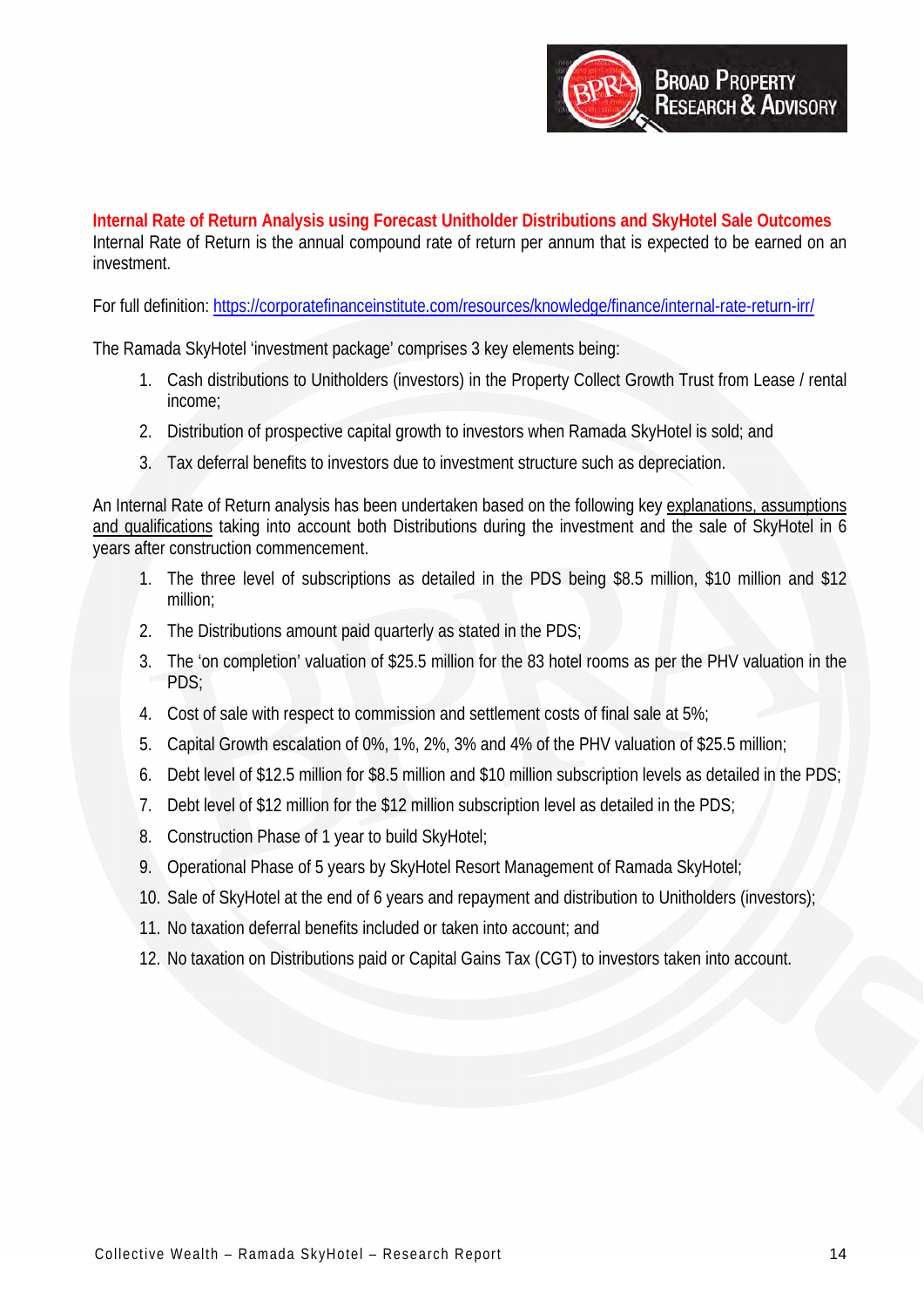

#### **Distributions from Operational Phase**

The Distributions during the investment as detailed in the PDS have been extracted as follows. This IRR Analysis has been done on a Gross Rooms Revenue (GRR) sensitivity basis of +5% GRR, Anticipated GRR, - 5% GRR and -10% GRR.

| Average 6 Year - IRR Sensitivity Analysis (GRR = Forecast Gross Rooms Revenue) |            |             |              |             |  |  |  |  |  |  |  |
|--------------------------------------------------------------------------------|------------|-------------|--------------|-------------|--|--|--|--|--|--|--|
| <b>Construction and Operating Phase</b>                                        | Optimistic | Anticipated | Conservative | Pessimistic |  |  |  |  |  |  |  |
| <b>GRR Sensitivity</b>                                                         | +5% GRR    | <b>GRR</b>  | -5% GRR      | -10% GRR    |  |  |  |  |  |  |  |
| Median Subscription IRR                                                        | 10.7%      | 9.8%        | 8.9%         | 8.0%        |  |  |  |  |  |  |  |
| Minimum Subscription IRR                                                       | 12.3%      | 11.3%       | 10.3%        | 9.2%        |  |  |  |  |  |  |  |
| Maximum Subscription IRR                                                       | 9.3%       | 8.5%        | 7.8%         | 7.0%        |  |  |  |  |  |  |  |

# **Distributions from Operational Phase plus Sale of Hotel in Six Years**

Based on the above explanations, assumptions and qualifications the following Internal Rate of Return (compound return on investment per annum as per definition stated above) has been calculated in the PDS for the 3 levels of subscriptions.

| IRR Analysis - Forecast Distributions at Anticipated Gross Rooms Revenue plus Sale of 83 Rooms End Year 6 - Before Taxation |           |           |           |           |           |
|-----------------------------------------------------------------------------------------------------------------------------|-----------|-----------|-----------|-----------|-----------|
| <b>Capital Gowth Rate</b>                                                                                                   | 0%        | 1%        | 2%        | 3%        | 4%        |
| <b>Median Subscription IRR</b>                                                                                              | 12.0%     | 13.4%     | 14.7%     | 16.1%     | 17.4%     |
| Minimum Subscription IRR                                                                                                    | 15.6%     | 17.0%     | 18.4%     | 19.8%     | 21.1%     |
| Maximum Subscription IRR                                                                                                    | 8.8%      | 10.1%     | 11.4%     | 12.7%     | 13.9%     |
| Start Value at Valuation (million)                                                                                          | \$25.5    | \$25.5    | \$25.5    | \$25.5    | \$25.5    |
| End Value before Cost of Sale (million)                                                                                     | \$25.5    | \$26.8    | \$28.2    | \$29.6    | \$31.0    |
| \$ per room                                                                                                                 | \$307.229 | \$322,892 | \$339.759 | \$356.627 | \$373.494 |

#### **Summary Results**

- 1. At Median Subscription and anticipated Gross Rooms Revenue (GRR), the compound rate of return on investment (IRR) is 9.8% cash return over the proposed 6-year period of the fund.
- 2. Taking into account prospective capital growth of Ramada SkyHotel, at Median Subscription and Expected Total Development Cost (TDC), the compound rate of return on investment (IRR) is 12% per annum based on zero capital growth of the PHV valuation of \$25.5 million, and sale at \$25.5 million in 6 years after construction commencement.
- 3. At Median Subscription and Expected TDC the IRR increases to 17.4% at a 4% per annum capital growth of the \$25.5 million.
- 4. At Maximum Subscription and Pessimistic TDC the IRR is 8.8% per annum at zero capital growth increasing to 13.9% at 4% per annum capital growth of the \$25.5 million.
- 5. At \$12 million Maximum Subscription and \$12 million borrowing, which meets a Total Development Cost (TDC) of \$24 million, a scenario as detailed in the PDS, the differential between TDC and 'on completion' valuation is \$1.5 million. This compares to a \$3 million differential with a \$22.5 million TDC (Median Subscription of \$10 million plus borrowing of \$12.5 million) and a \$25.5 million 'on completion' valuation of the 83 hotel rooms. This differential amount impacts the IRR result.
- 6. The \$ per room capital value at \$25.5 million is \$307,229. A 4% capital growth for a 5 year period (as 'on completion value at the end of Year 1) would mean a \$ per room capital value of \$373,494. This equates to a 20% increase in value over a 5-year period.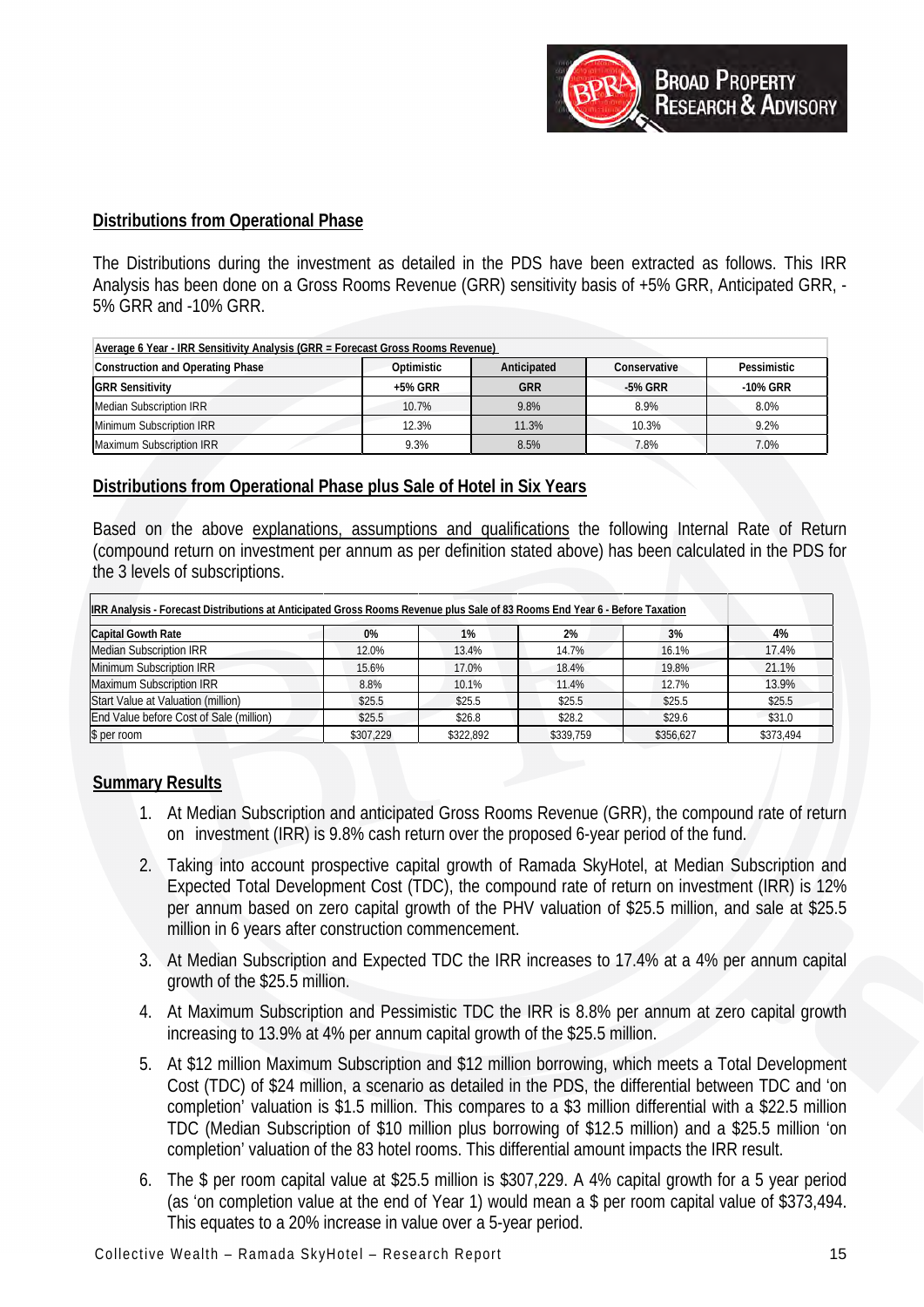

#### **The Hotel Market Place and Activity**

Research outlined in the PDS shows that the global hotel market is in 'the billions'. There are a number of key parties involved in the Australian hotel market including divisions focused on hotels such as CBRE, Savills, and Colliers. Parties interested in purchasing hotels as a key asset class include national and international hotel groups, fund managers, syndicates, superannuation funds, and high net worth families and individuals.

Extract Financial Review Oct 2021 – for full report … <https://www.afr.com/property/commercial/hotel-sales-nudge-2b-hit-six-year-annual-high-20211028-p59431>

*The value of Australian hotel sales is just shy of \$2 billion so far in 2021, hitting a six-year-high and underpinned in the main by an appetite for residential and build-to-rent conversions as owners sell out of the sector, according to figures compiled by CBRE Hotels. This year's tally was given another significant boost last Friday, with the \$315 million sale of Sydney landmark, the Sofitel Wentworth, to a consortium of buyers, including private equity powerhouse KKR.* 

*There have been 39 significant hotel sales so far this year, compared with 28 in all of 2020 when transaction*  values reached \$681 million, at a much higher average price of \$51 million per property. It's the biggest hotel *sales total in terms of value since 2015, with a number of potential sales still under way, while transaction numbers are the most since 2013 when 50 properties were sold.* 

*Most of the 2021 sales have been concentrated in the first six months of the year with the subsequent COVID-*19 lockdowns in Sydney and Melbourne inhibiting investor impetus through the back half, while *larger regional properties were unusually prominent.*

#### **Asset Security Analysis for Borrowing and Investor Capital**

The PDS states that while the top floor conference centre, restaurant and bar and related facilities will be owned by Marina Land Pty Ltd and the 83 rooms and related facilities by the SkyHotel Investment Fund, Marina Land Pty Ltd have agreed to allow the conference centre, restaurant and bar to be utilized as security for the SkyHotel Investment Fund loan under agreed terms. It is considered that this will substantially increase the borrowing capacity of the SkyHotel Investment Fund to the benefit of investors.

Importantly, also stated in the PDS, under agreed terms and conditions, Marina Land Pty Ltd have agreed that the top floor conference centre, restaurant and bar will act as collateral for the ultimate repayment of investor capital. Amongst other terms and conditions, Broad Property Research and Advisory have been advised by Collective Wealth that the formula agreement by Marina Land is on the basis that all Distributions made by SkyHotel Investment Fund form part of the capital.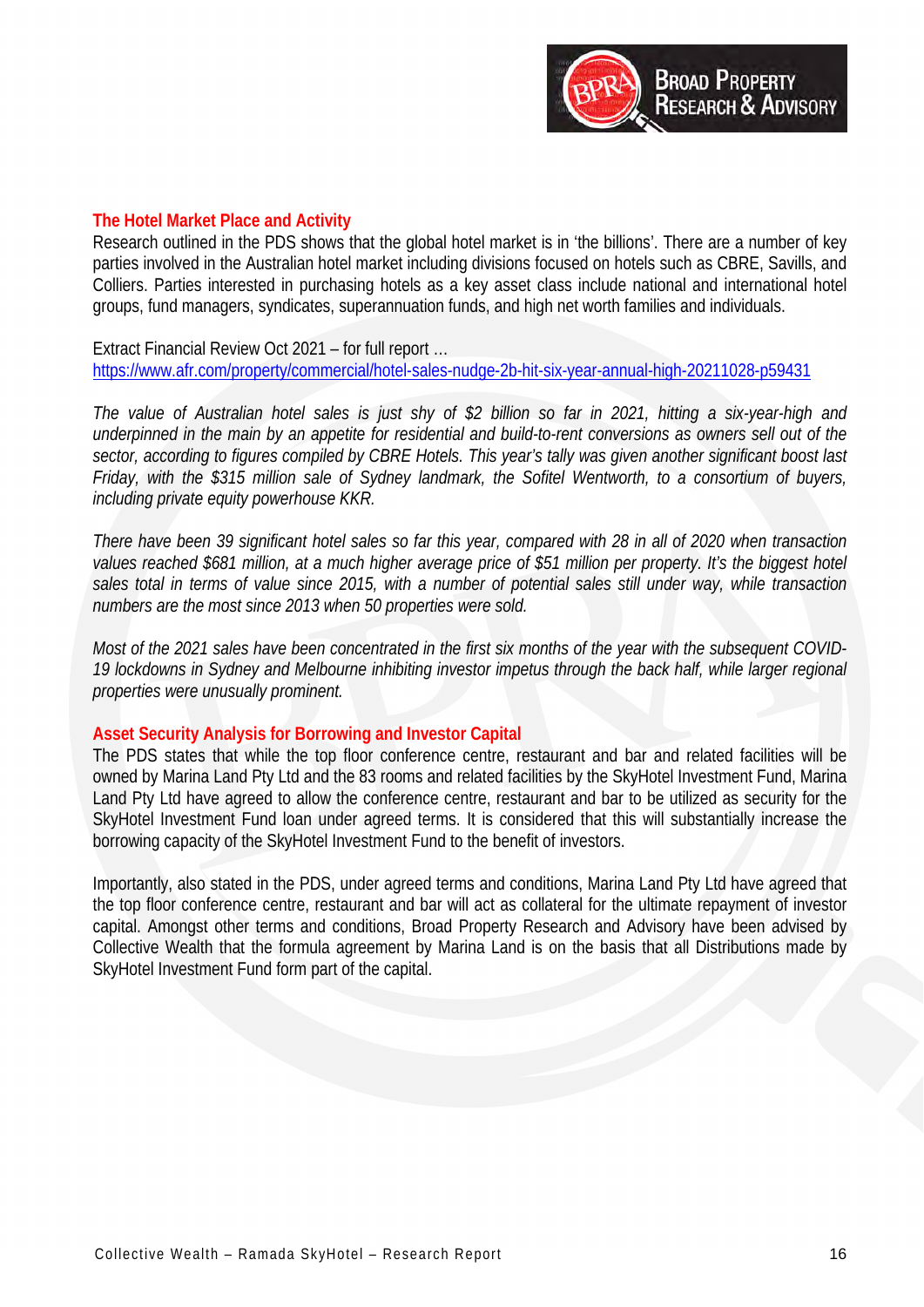

#### **IMPORTANT NOTICE**

**This report is not a valuation or advice for investment but a Property Value Appraisal for information purposes only and does not purport to be a valuation or investment advice and is not to be relied upon as a valuation. The analyses provided are of a preliminary and simplistic nature only as a guide and interested parties should undertake their own detailed analyses and reach their own conclusions.**

#### **DISCLAIMER**

Whilst the information contained in this report has been carefully compiled, no warranty or promise as to its correctness is made or intended. All source data has been supplied to, and not calculated by, Broad Property Research and Advisory. Interested parties should undertake independent inquiries and investigations to satisfy themselves that any details herein are true and correct. We do not accept any responsibility or liability for any loss or damage arising out of reliance on the information in this document. No forecasts are being made by Broad Property Research & Advisory Pty Ltd about potential capital gains. Past information about capital gains or price growth does not imply such gains or growth will be made in the future. This content has been prepared without considering the objectives, financial situation or needs of any particular individual. It does not constitute formal advice. For this reason, any individual should, before acting, consider the appropriateness of the information, having regard to the individual's objectives, financial situation and needs; and if necessary, seek appropriate professional advice. Information herein includes material obtained from third parties, considered to be accurate. Our comments assume that any future interest rate increases are modest and that Australia's economic conditions remain favourable. Prolonged downturns in the economies of China or the USA, or significant international events such as war, pandemics or terrorist attacks, may have a detrimental impact on Australia's economy and the performance of residential and commercial property. This document is copyright. No part may be reproduced by any process without prior written permission from us.